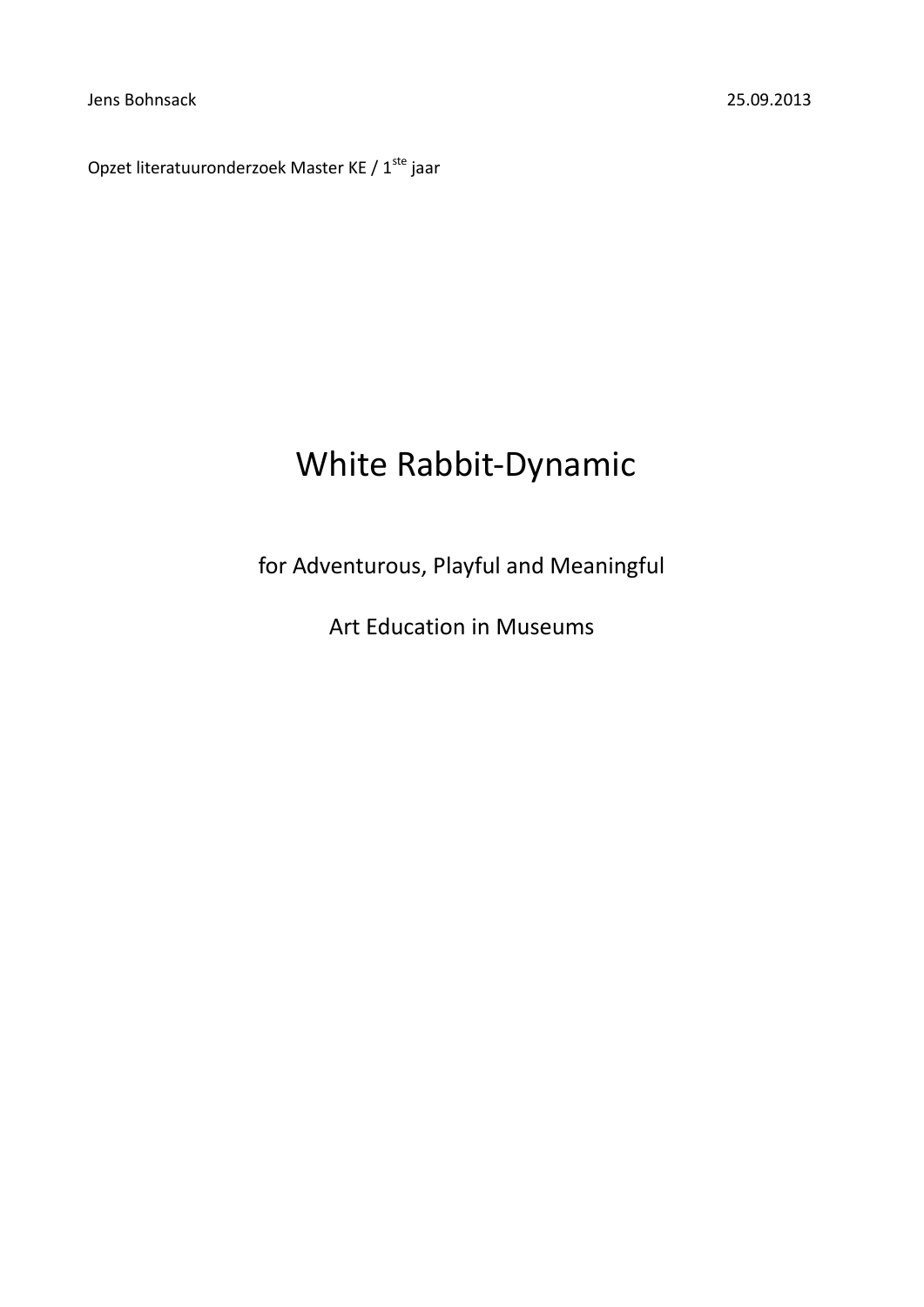## Table of Contents

# Chapter 1:

# Chapter 2:

# Chapter 3:

# Chapter 4: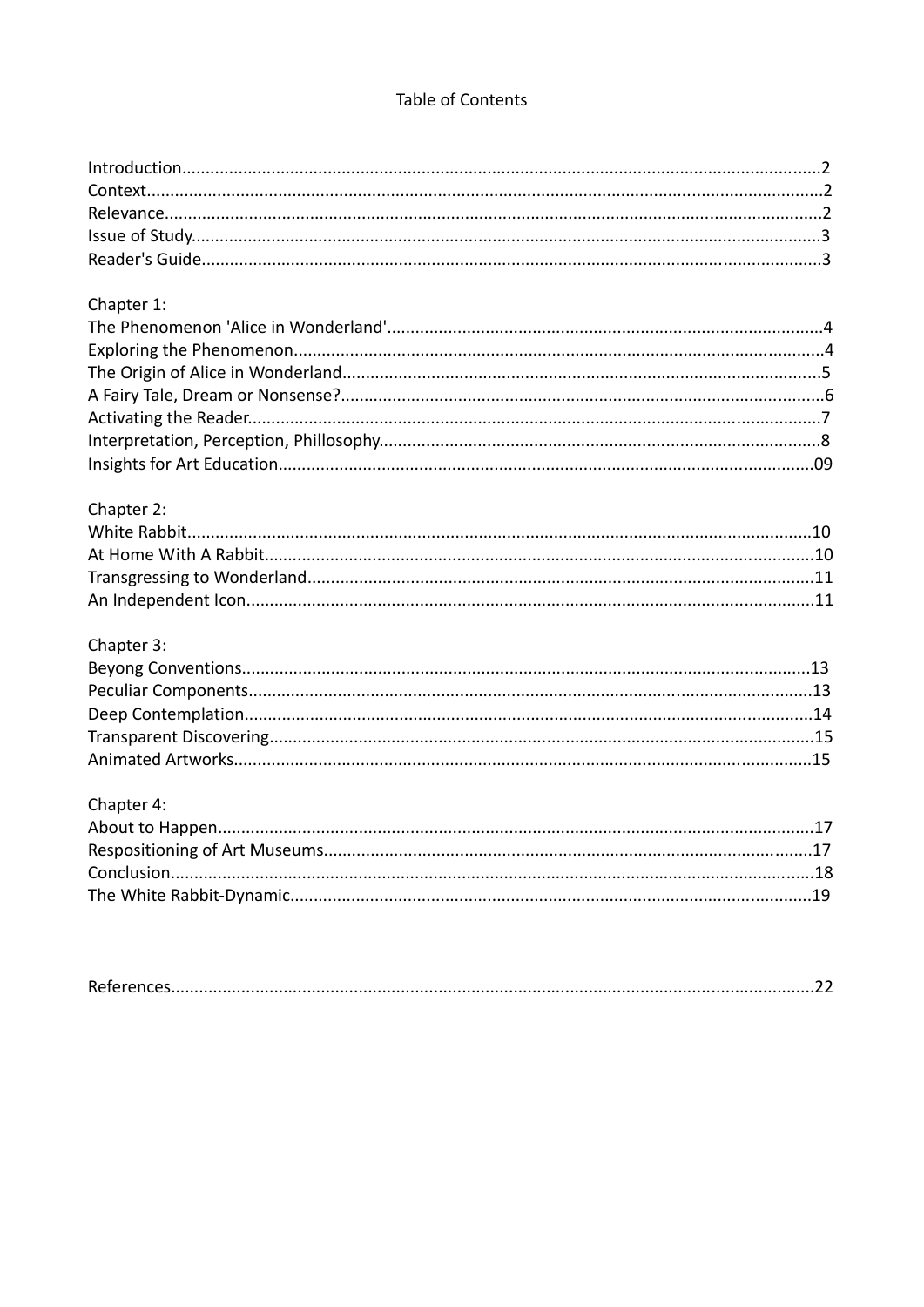#### $\overline{\phantom{0}}$ Introduction

There is a white rabbit appearing out of nothing in an instant. Unexpectedly it surfaces and disappears just as quickly. It appears any time of day and even in my sleep. The rabbit does not respect moments when I have to concentrate on traffic or work. It pops out of the nothing in the most unsuitable situations. You think I would have gotten used to the white rabbit by now but I did not. It has something very ambiguous about it. On the one hand it is a proper rabbit with beautiful white fur and dressed appropriately for work - Wait, that already is strange! Why is it dressed? And listen, it can even speak! That is very in-rabbitish. Why is it not a pet shop- kind of rabbit? You know, one of those adorable creatures that are looking so cute that they are breaking the hearts of little girls. These then melt their parents hearts with their calculated tears until mummy and daddy buy one of those poor creatures in the shop. Ultimately the rabbit follows the little girl home. This white rabbit is different, though. It appears rather paranoid, running late for work, worrying that its head might be cut off when it fails to fulfil its duties. It does not follow any little girl home. A little girl follows this rabbit home down the rabbit-hole to... yes you have guessed it long ago...to Wonderland. It is not just a white rabbit it is the White Rabbit from Alice in Wonderland.

#### Context

Since reading the Alice books for a theatre project with teenagers this charmingly uncanny creature keeps me busy. It also is one of the characters that I remembered from my childhood when I first came in contact with Alice. There have been numerous editions since it was first published in 1865. Queen Victoria named herself a fan of Alice in Wonderland as well as Lindsay Lohan. So it must be good. There have been about 38 films of Alice's Adventures in Wonderland. The 2010 Disney- film with Johnny Depp as the Mad Hatter -up this point the most recent take on Alice in film- was a box-office hit. The Tate Liverpool opened an exhibition in 2011 that showed visual art inspired by Alice.

Let's summarise:

The White Rabbit is a powerful character crossing borders. It is the only character in the Wonderland that can migrate between the real world and Wonderland.

Alice in Wonderland is a unique piece of (literary) art. It also inspired different art disciplines as film, visual art and music. Fine art museums around Europe have shown the exhibition on *Alice in Wonderland Art* created by the Tate Liverpool.

#### Relevance

Museum education is my work field. The aim of museum education is mediation between art and visitors. An innovative and attractive concept of art education is crucial for the survival of museums. Strategies of education, such as multimedia, interactive exhibitions and theatre in museums (live interpretation) are discussed with big interest among professionals of art education in museums. Strategies that encourage visitors to learn, discover and enjoy themselves at the same time are needed. No-matter what approach art educators choose, it will only succeed in enthusing visitors if they feel they have made meaningful experiences. Experiences that transcend predictable expectations in which visitors can find confirmation for what they already know about a certain artist, genre or epoque. Visitors will feel they have entered an experience of significance if something happened. Something deeper. Something leading them to an interpretation only they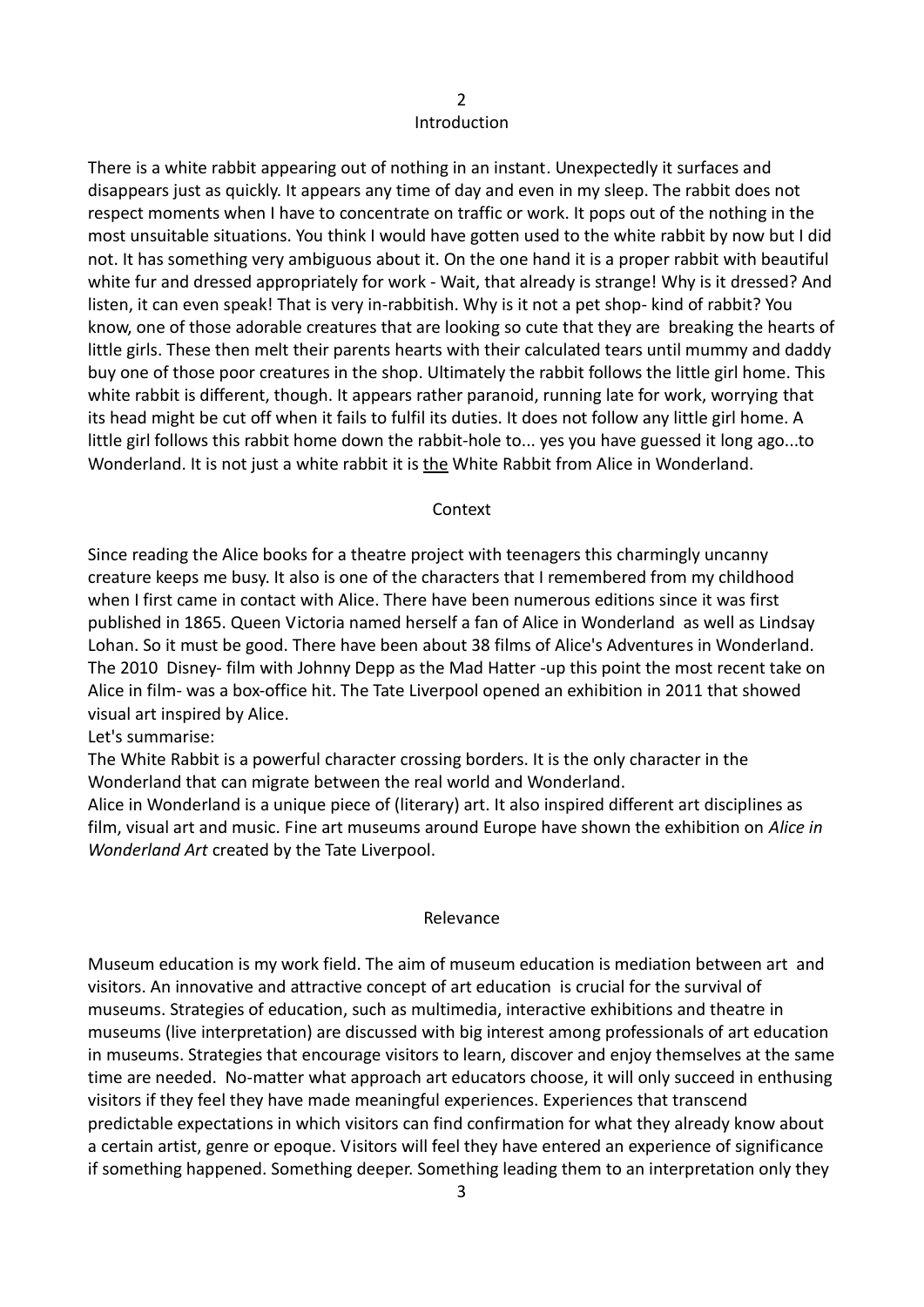could find but that still opens up exchange on art with others. This is hardly commensurable. So I will try to use Alice's journey through Wonderland as a metaphor for this hard to explain experience of vital meaning-making. I do not aim at finding methods or recipes teaching art educators in museums how to create significant and inspiring encounters with art. With the white rabbit-dynamic I would like to introduce something that gives a name to that phenomenon of when dealing with art suddenly gets fascinating. When it is sensitising your vision, inspires you to link concepts of things differently. When it allows you to connect yourself with the creative world of a stranger. The moment it lets you discover something new and yet well-known about yourself in an artwork. Lewis Carroll's Wonderland will represent this rich playground of infinite symbols of artworks.

## Issue of study

The main question for my work field in museum education is:

How can a white rabbit-dynamic be initiated for interpretation in art education for museums? In order for that to make sense and to structure my quest I will try to find answers to the following sub-questions:

Why does the White Rabbit have the power to lure Alice form the real world to the Wonderland? What makes the interplay between Alice and the White Rabbit special? ( white rabbit-dynamic). How can the white rabbit-dynamic be conceived as a metaphor for interpretation in art education in museums?

Which criteria can be derived from the white rabbit-dynamic that make engaging with art adventurous, playful and meaningful?

## Readers Guide

The first part of the study deals with the original text of Lewis Carroll and the character of the White Rabbit. I explore the White Rabbit's power to bring Alice from the real world into the Wonderland. In the following I will elaborate how dealing with Lewis Carroll can disclose thoughts on interpretation by Hans-Georg Gadamer and Terry Barrett.

Ultimately I will define a set of principles of how to trigger the white rabbit- dynamic in art museums. The aim is to identify a number of qualities and characteristics that initiate interpretation that is adventurous, playful and meaningful.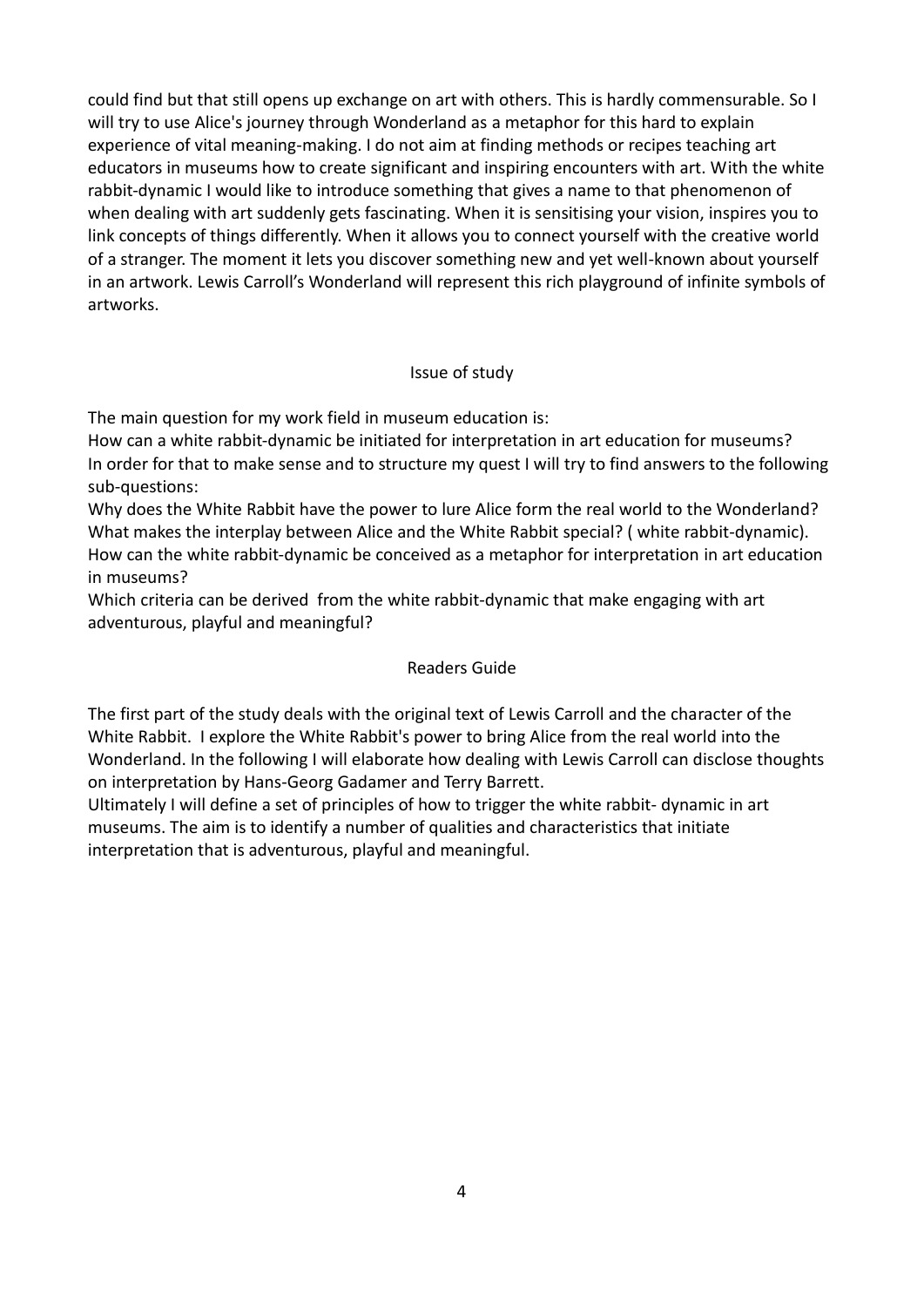## Chapter 1

## The Phenomenon "Alice in Wonderland"

*Alice was beginning to get very tired of sitting by her sister on the bank, and of having nothing to do: once or twice she had peeped into the book her sister was reading, but it had no pictures or conversations in it, "and what is the use of a book ," thought Alice, "without pictures or conversations?" So she was considering in her own mind (as well as she could, for the hot day made her feel very sleepy and stupid), whether the pleasure of making a daisy-chain would be worth the trouble of getting up and picking the daisies, when suddenly a White Rabbit with pink eyes ran close by her. There was nothing so very remarkable in that; nor did Alice think it very much out of the way to hear the Rabbit say to itself, "Oh dear! Oh dear! I shall be too late!" (when she thought it over afterwards, it occurred to her that she ought to have wondered at this, but at the time it all seemed quite natural); but when the Rabbit actually took a watch out of its waistcoat-pocket, and looked at it, and then hurried on , Alice started to her feet, for it flashed across her mind that she had never before seen a rabbit with either a waistcoat-pocket, or a watch to take out of it, and burning with curiosity, she ran across the field after it and fortunately was just in time to see it pop down a large rabbit-hole under the hedge. In another moment down went Alice after it, never once considering how in the world she was to get out again.(Carroll, 1865/ 1998, pp. 9-10).*

## Exploring the Phenomenon

Alice in Wonderland is a tale that is hard to escape. Most people would at least have heard the name. Some might know individual characters like the pertly egg Humpty Dumpty or the Queen of Hearts. The name of the characters might evoke a faint memory of what they look like. This faint afterglow could often come up without knowing that these luscious characters are inhabitants of the Wonderland. The distant memories of what Alice and the crazy folks of Wonderland look like might be defined by the Disney cartoon from 1952, or one of the various other adaptations for film, TV and stage. Perhaps some readers think of Alice as obligatory literature for English class. Whatever the previous knowledge- I will try to give a short introduction to this children's classic that differs from any other book of its kind.

I will paraphrase content, interpretation and reception of Alice in Wonderland. It will deliver the context for my research on the white rabbit-dynamic and how it could be capitalised for art education in museums.

The White Rabbit is one of the most famous characters of Alice in Wonderland. This paper will promote it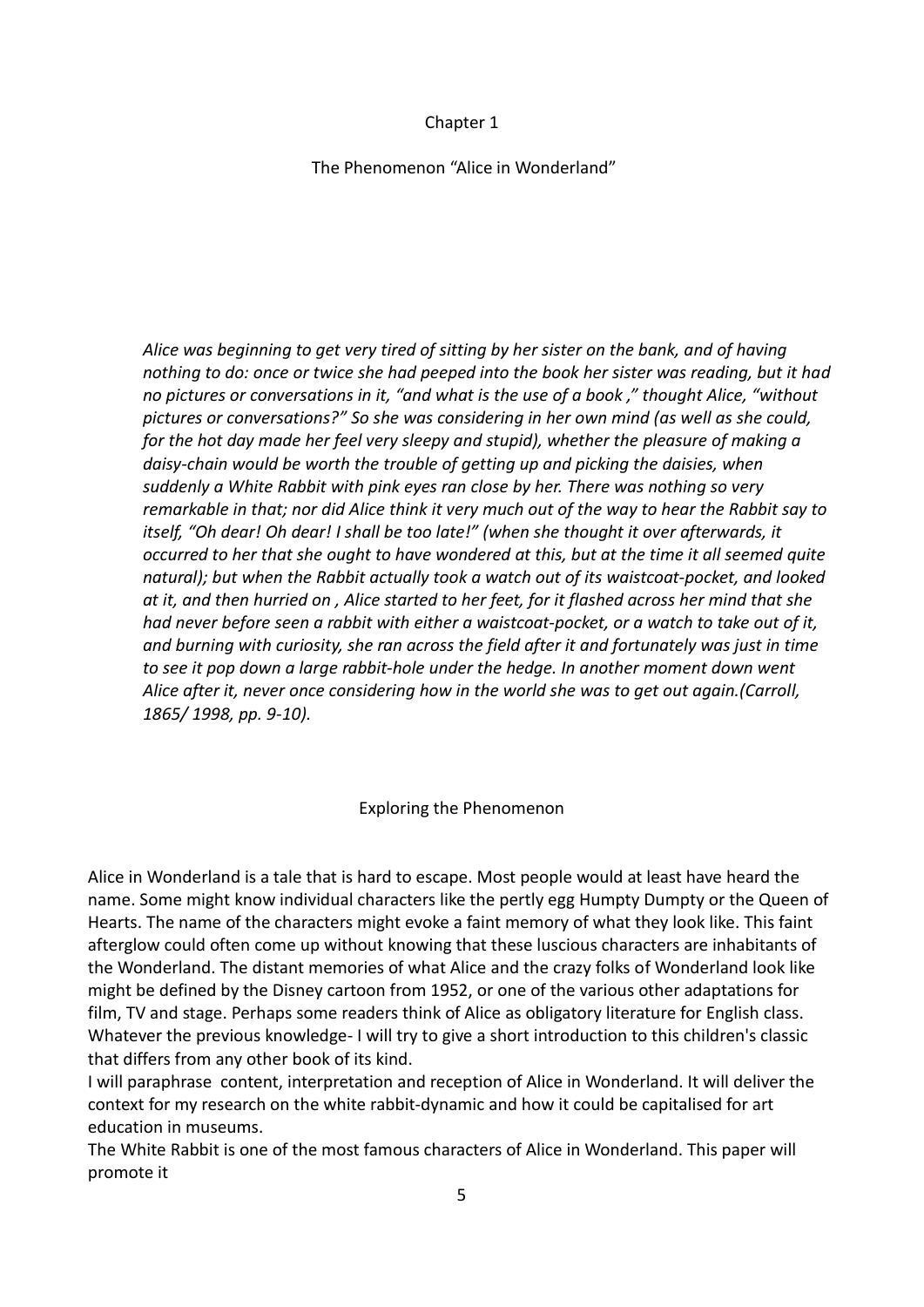from supporting character to the star role. Alice sees the rabbit when her sister is learning for school and trying to get Alice to do some work herself. Given the choice of reading a book that has no pictures in it or following a panicky and talking White Rabbit with pink eyes, Alice's choice is quite obvious. The adventurous little girl pursues the White Rabbit and just about so sees it vanishing inside its rabbit-hole. Alice miraculously fits into the hole and does not think twice to go through with her pursuit of the White Rabbit. She is falling softly and slowly and arrives in Wonderland.

This magical spell of the White Rabbit on Alice is irresistible. It ignites the curiosity of the little girl and kick-starts her exploration of a fantastic empire full of out-of-the-box sensations. Even in scary situations Alice cannot help herself but keep investigating. The spell and the fact, that the White Rabbit can take Alice from reality to Wonderland are two important characteristics of what I define as the white rabbit-dynamic*.* For now I would like to let go of this metaphor, that surely calls for more clarification.

First it seems appropriate to give some background information that will later help to legitimise the relevance of Alice in Wonderland for art education in museums.

I will start with the origin of Alice and how it evolved out of an improvised story into a classic that has never been out of print since 1865.

Subsequently I will then highlight three important classifications Alice in Wonderland has been given repetitiously. It has been described as a fairy tale, a story of a dream and a book about nonsense. Next I focus on strategies Lewis Carroll employed to encourage active reading.

Ultimately I will give a short subsumption of interpretations. Including how Alice has influenced philosophy.

#### The Origin of Alice in Wonderland

Lewis Carroll was born under the name of Charles Lutwidge Dodgson in 1832 in Daresbury in the English county of Cheshire. He became a lecturer in mathematics and deacon on the college of Christ Church in 1861. He loved photographing and telling stories. On the  $4<sup>th</sup>$  of July 1862 Reverend Dodgson went on a rowing trip on the Isis with Alice and her sisters Edith and Lorina. (Tate, 2011). They were the daughters of the Dean of Christ Church, Henry George Liddell. Charles Lutwidge Dodgson was a friend of the Liddell family. The sisters requested a story and Dodgson extemporised a tale about a little girl named Alice and her intriguing encounter with a white rabbit "I had sent my heroine straight down a rabbit-hole, to begin with, without the least idea what was to happen afterwards" (Carroll as cited by Kreutzer, 1984, p. 35).

The curious little Alice in the story falls down this peculiar rabbit-hole that does not seem to end. She imagines herself on a downward journey to the other end of the world, where surely everything must be upside-down. Amazingly her fall is soft and slow. Fearlessly she can take in all the impressions of things she gains on her way down. There is even time to ponder where she would end up should this fall ever end. Could it be Australia or New Zealand? It turns out to be Wonderland. A place with fantastic, yet a bit weird, inhabitants ruled by the Queen of Hearts. On her pursuit of the White Rabbit Alice meets talking flowers, a smoking Caterpillar, a widelygrinning Cheshire Cat and a Mad-Hatter. Finally Alice plays a game of croquet against the sadistic Queen and ends up as the accused in a crazy trial. Before she can be punished, however, Alice wakes up from her vivid dream and tells her sister all about it. The real Alice loved this improvisation so much, that she asked Dodgson to write it down for her. Published under his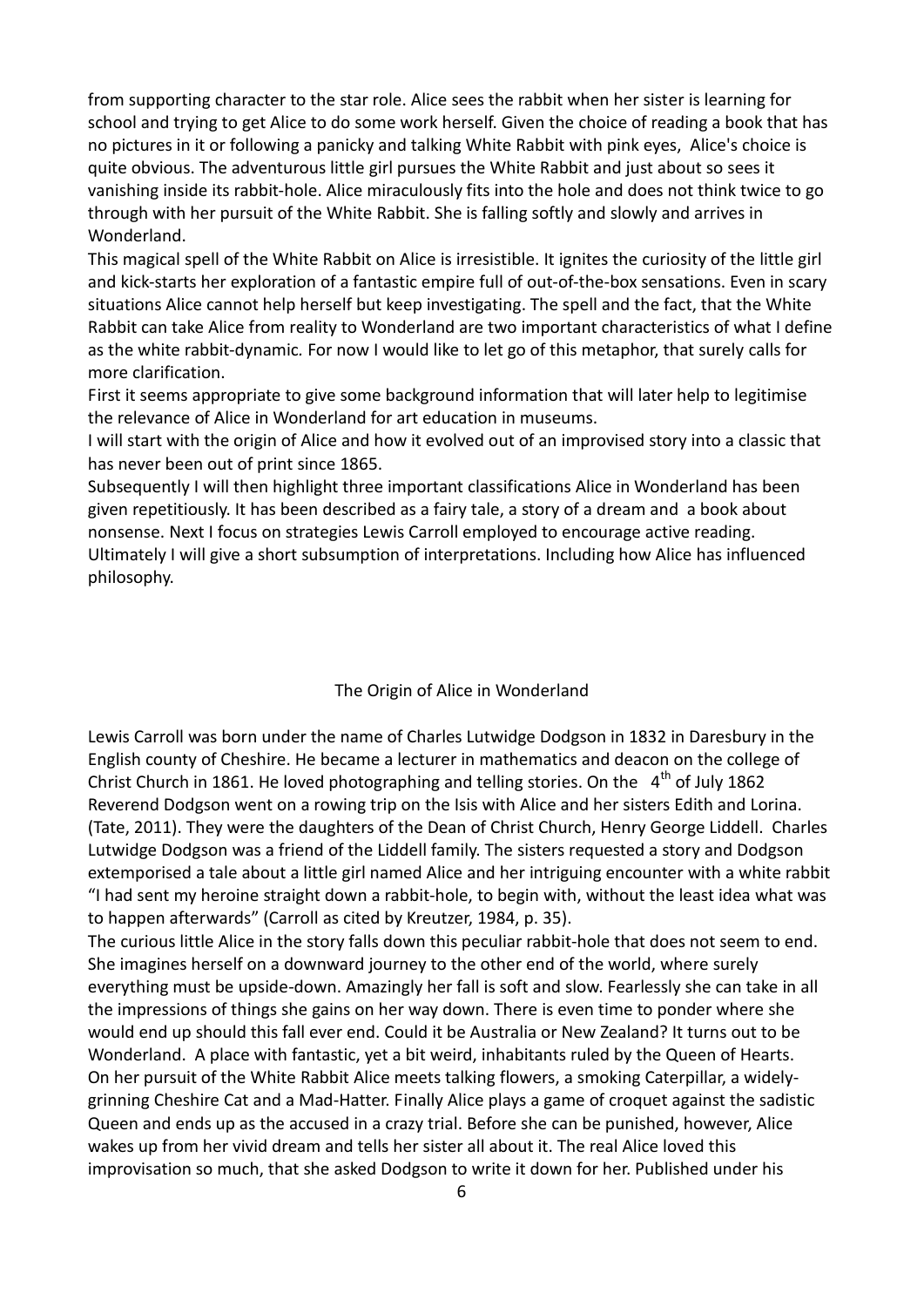pseudonym Lewis Carroll Alice's Adventures in Wonderland became a classic that is "now one of Western literature's most quoted books" (Zadworna-Fjellestad, 1986, p. 18). Eberhard Kreutzer (1984) extensively researched the phenomenal success and impact of Alice in Wonderland and its sequel Through the Looking-Glass. According to him research on Alice has accumulated to the extent of an industry in its own right. It is nearly impossible to a get a manageable picture of all the research that has been done on the Alice-books (Kreutzer, 1984). He elucidates the multifaceted impact the Alice-books had. They have become part of the national identity in the United Kingdom and at the same time they are internationally recognised classics. They influenced elitist literature and have been excessively marketed for the masses. The Alicebooks have become a reservoir for examples employed by philosophers. At the same moment quotes from Alice have found their way into everyday language. In the United Kingdom quotes such as "curiouser and curiouser", "jam tomorrow and jam yesterday- but never jam today", "there's glory for you" and "as large as life and twice as natural" (Kreutzer, 1984, p. 31) have become sayings used on various occasions. A great deal of art refers to Alice more or less explicitly.

#### A Fairy Tale, a Dream or Nonsense?

Alice is the story of a little girl's dream. Perhaps it could even be called a fairy tale about a dream. There are a couple of immediate references to Alice's journey underground being a dream. When Alice is in grave danger to be charged in an outrageous trial at the end of the book she saves herself by waking up. Alice grows and shrinks by eating or drinking seemingly harmless substances and she can talk to animals and plants. Her travel through Wonderland is not a logical sequence of events continuously bringing her closer to a certain goal. Instead it is marked by a seemingly random order of encounters that never lead to satisfying solutions.

Michael Sheen voiced the White Rabbit in the 2010 film version of Alice in Wonderland by Tim Burton. In an interview with Alan Orange for movieweb in 2010 he explains the fascination of this story for children with being a dream we all dream together "I think that Alice in Wonderland is our collective dream and that somehow Lewis Carroll was able to be the vessel for it."(Sheen, 2010, retrieved from [http://www.movieweb.com/news/michael-sheen-talks-voicing-the-white](http://www.movieweb.com/news/michael-sheen-talks-voicing-the-white-rabbit-for-alice-in-wonderland)[rabbit-for-alice-in-wonderland](http://www.movieweb.com/news/michael-sheen-talks-voicing-the-white-rabbit-for-alice-in-wonderland) on 03.03.2013).

This dream's ambiguous charisma of attraction and repulsion distorts the well-known. It is impossible to fully grasp it. Every time we think we know what it is about we fail to categorise it. The dream-world Lewis Carroll created encourages us to keep trying to understand it but, ultimately, it always refuses to be fully understood.

Perhaps it is for Carroll's meticulous research that the dream Alice falls into is so trustworthy that we accept its nonsense as natural. In the same way the children at the test-readings followed Alice trustingly on all her adventures.

According to the Cheshire Cat the animals, plants and persons she meets are all quite extreme in their behaviour and are all crazy "we're all mad here. I'm mad. You're mad" (Carroll, 1865/ 1998, p.77.). In Carroll's thinking madness is a sort of continued dreaming whilst we are awake "May we not sometimes define insanity as an inability to distinguish which is the waking and which is the sleeping life?" (Carroll as cited by Kreutzer, 1984, p. 63). Along with the aforementioned alienations, madness might complete the dream-perspective on Alice in Wonderland. The dreamlike structure of the narration celebrates nonsense in a random order of "metamorphoses, bizarre confrontations and absurd punchlines" (Kreutzer, 1984, p.63). The dream-setting allows linking opposites, violating habits of thinking and playfully obscuring language. Language, logic and reality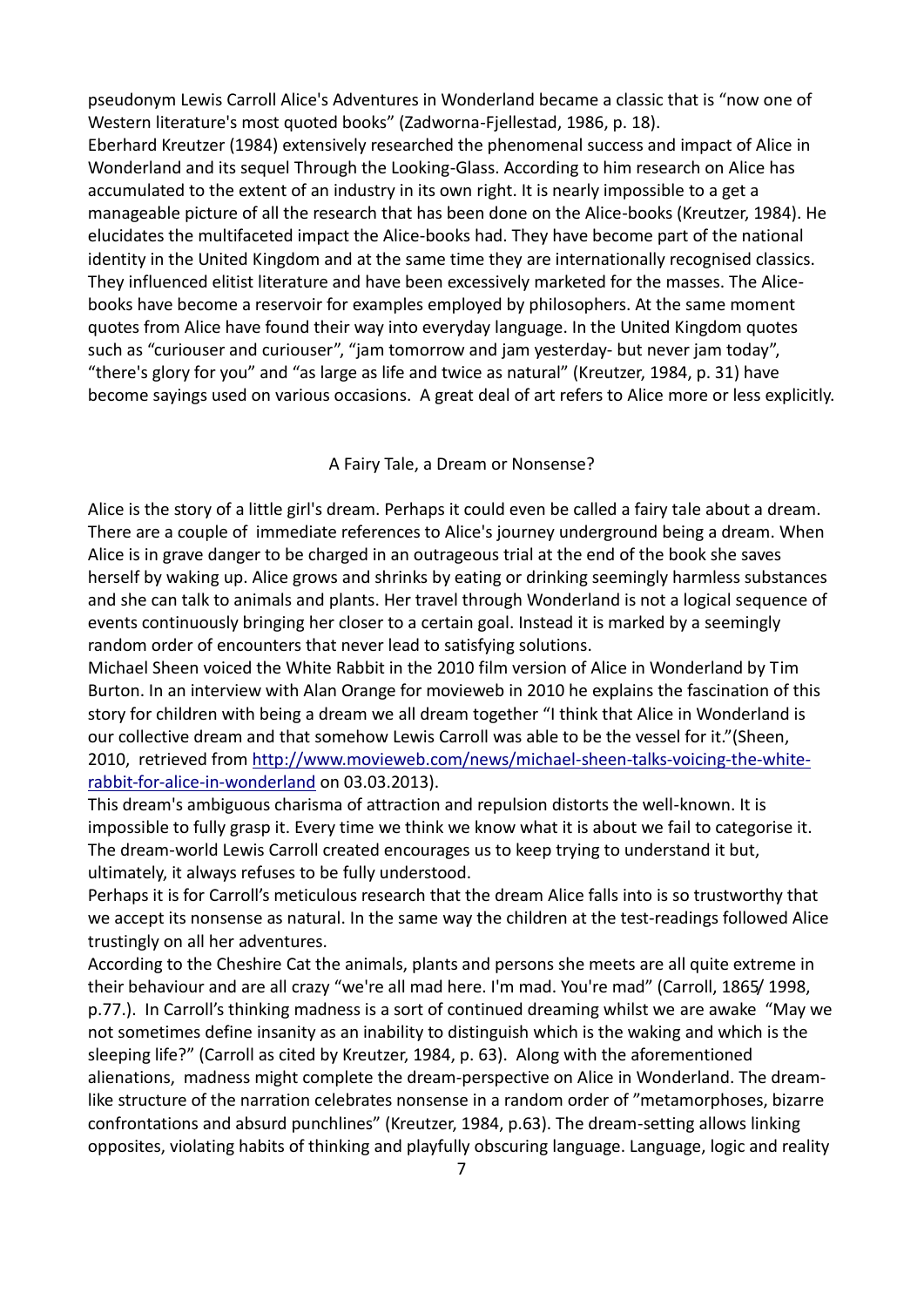are vigorously unhinged and dislocated.

Eberhard Kreutzer (1984) depicts that the nonsense without purpose is skilfully constructed. He explains the method as a gradual destruction of principles of order: Space and time. Rationality and moral. Identity and communication. All those along with the hierarchy of man and animal are stepwise annihilated. The fascination of the nonsense might lay in the assumption that it is a subtle reflection of the irrational dimensions of the human soul." (Kreutzer, 1984, p.15). This could be another hint, when trying to understand the impact of Alice in Wonderland.

## Activating the Reader

Before the actual opening scene with Alice and her sister, Carroll places a poem describing the afternoon rowing-trip that lead to the now famous tale. "The atmospheric evocation of the dreamy hours of bliss on that rowing-trip create an appellative scope of reference for the reader"(Kreutzer, 1984, p.16). Fantasising about the Golden July Afternoon the reader's imagination runs wild when reading about Alice encountering the White Rabbit. The reader is asked to relate the poem about the Golden July Afternoon to the beginning of the tale. More activating strategies follow. Another smart move of Carroll is letting Alice word her epiphany that a book should be written about her, whilst she is stuck in the White Rabbit's house. The conventional approach of being a passive observer of a fictional world does not work any more, after this odd wish ruptures the illusion (Zadworna-Fjellestad, 1986, p. 35). It can be related to Bertolt Brecht's philosophy of theatre. He tore down the fourth wall and employed *Verfremdungseffekte* that made the audience aware that they are participating in the process of actors trying to impersonate someone. In contrast to intending to create the illusion of actually being that fictional character. This is paraphrasing the essence of Brecht's "Schriften zum Theater 1" (Brecht, B. & Hauptmann, E., 1967).

Carroll asked the renowned illustrator John Tenniel to make the drawings for the first publishing. In the text Lewis Carroll encourages the reader to look at these drawings "if you don't know what a Gryphon is, look at the picture" (Carroll, 1865/ 1998, p.110).

The mouse tail (Carroll, 1865/1998, p.36.) is a poem in twistingly set words. Here the text evokes the picture of a mouse tai.l It has a degree of abstraction to it and only makes sense if you combine the shape of the printed words with the content of the tale before and after. " This synaesthetic multimediality, whereby images interact with the text -just as the words on the page connect with the pages of the book-turns the Alice books into a Gesamtkunstwerk of a particular kind, one in which the intellectual work and the means of book production go hand in hand." (Tate, 2011, p.12).

Carroll plays with the readers expectations by beginning conventionally and then – just when you are comfortable – breaking the spell with turning the convention upside-down "When what follows does not confirm the reader's expectations, a sudden realisation takes place in the reader that he is reading a new text and he is stimulated to read more attentively" (Zadworna-Fjellestad, 1986, p.30). Zadworna-Fjellestad calls it "the collision between the familiar and the unexpected " that makes automatisms impossible to apply. It is Carroll's way of luring the reader into trusting his narrative before encouraging the reader to become more careful with that trust.

Zadworna-Fjellestad further believes that the anecdotal character of the tale is not fully explained by referring to the impromptu story it evolved out of. In her thinking it is another tool to make the reader work "Presented with a series of discontinuous short sections, the reader is constantly activated in his reading. He is forced to see the blank jumps in the narrative and is provoked to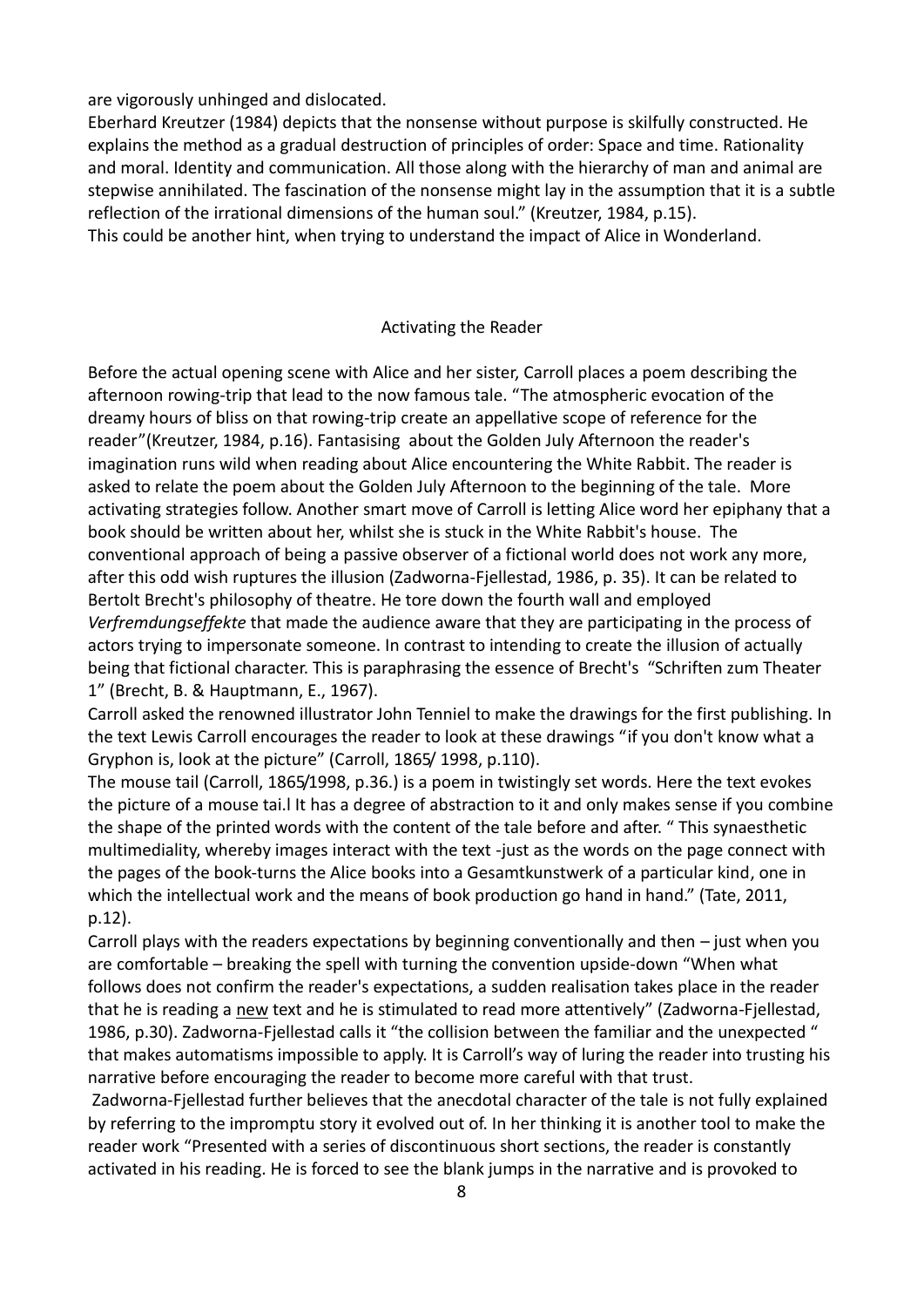seek some unifying (…) relation between particular parts in order to synthesise them. (Zadworna-Fjellestad, 1986, p. 33). After these first riddles, games and tasks are overcome, the reader is to face the biggest mystery: an ending that is no ending. At least not in the classical sense with a proper resolution to the heroes objective. Escaping Wonderland by waking up is not the happy end one would expect. It does not not solve any of Alice's problems. Instead the problems of the dull reality are what she comes back to "What Alice 'awakens' to is a grey, interpreted world of fixed relations and closed possibilities" (Zadworna-Fjellestad, 1986, p. 25). Alice has not killed Lord Voldemort, bet Captain Hook or found her real grandfather. The story comes to an end because for the simple reason that she wakes up when she is in the midst of an unsolvable mess. It is Lewis Carroll's way of laying bare "the conventions and traditions of the genre"(Zadworna-Fjellestad, 1986, p.32) by refusing to resolve the plot in a classic way.

#### Interpretation, Perception and Philosophy

The ambiguity of the author, who was a reverend, a mathematician, a teacher, a photographer and an author might explain why experts from so many disciplines claim the book for their field of expertise. Sometimes Carroll has even been named a philosopher.

Already when Alice was first published reader's were keen to learn what the original intention of Lewis Carroll was. Numerous suggestions of possible meanings were discussed. The author himself showed a great deal of openness for interpretations. The only thing he disliked was limiting its meaning to one very particular way of reading it. It was not a just a "spiritual voyage, a puritan's satire on Victorian mores, or a mathematician's play on logic and the strictures of language" (Tate, 2011, p.56). It could have been all of those things if it came to Carroll. Just not exclusively. In the 1960's the artists Marshall Mc Luhan and Quentin Fiore gave their answer by quoting the Caterpillar and its question to Alice "Who are you?" (Carroll, 1865/1998, p.54). Following their version of interpretation this was "The question of the constitution and construction of identity in a society saturated by the influence of mass media". (Tate, 2011, p.19). More than fifty years later that answers still has a valid sound to it.

According to the Swedish researcher Danuta Zadworna-Fjellestad, Carroll's aim might have been to demand tolerance of the incomplete. Zadworna-Fjellestad sees "a resemblance with post-modern literature" (Zadworna-Fjellestad, 1986).Perhaps that could also be applied to other disciplines of art. The ruptures, ambiguities and unanswered questions that characterise Alice are signature qualities of post-modern art. As comprehensible as this sounds, Carroll would probably not have confirmed this. It might have been restricting its meaning to much to one aspect.

In Philip Hübl's introduction to philosophy *Folge dem weißen Kaninchen... in die Welt der Philosophie* he introduces Aristotle's conviction that philosophy begins with wondering. It starts with marvelling -with the amazement of a child (Hübl, 2012, p. 10). Hübl reasons that reality is the real Wonderland. In the motion picture The Matrix from 1999 the main character, Neo , receives a message on his computer saying "Follow the white rabbit". A moment later a woman with a tattoo of a white rabbit comes to pick him up. Neo, played by Kenauu Reeves is taking on a bewildering pursuit of answers. The questions are: "Could the whole world be an illusion? Can machines think? Do we have a free will or is everything determined by fate? (Hübl, 2012, p.7) Alice in Wonderland has been quoted, referred to or sampled in at least 50 scientific works of philosophy" (Kreutzer, 1984, p. 31). The Alice books are a playground for "...exploring linguistic codes and conventions the reliability of text and images as means of representation, and the resilience of signs in general- that invite readings against a backdrop of the same issues relating to physiological perception,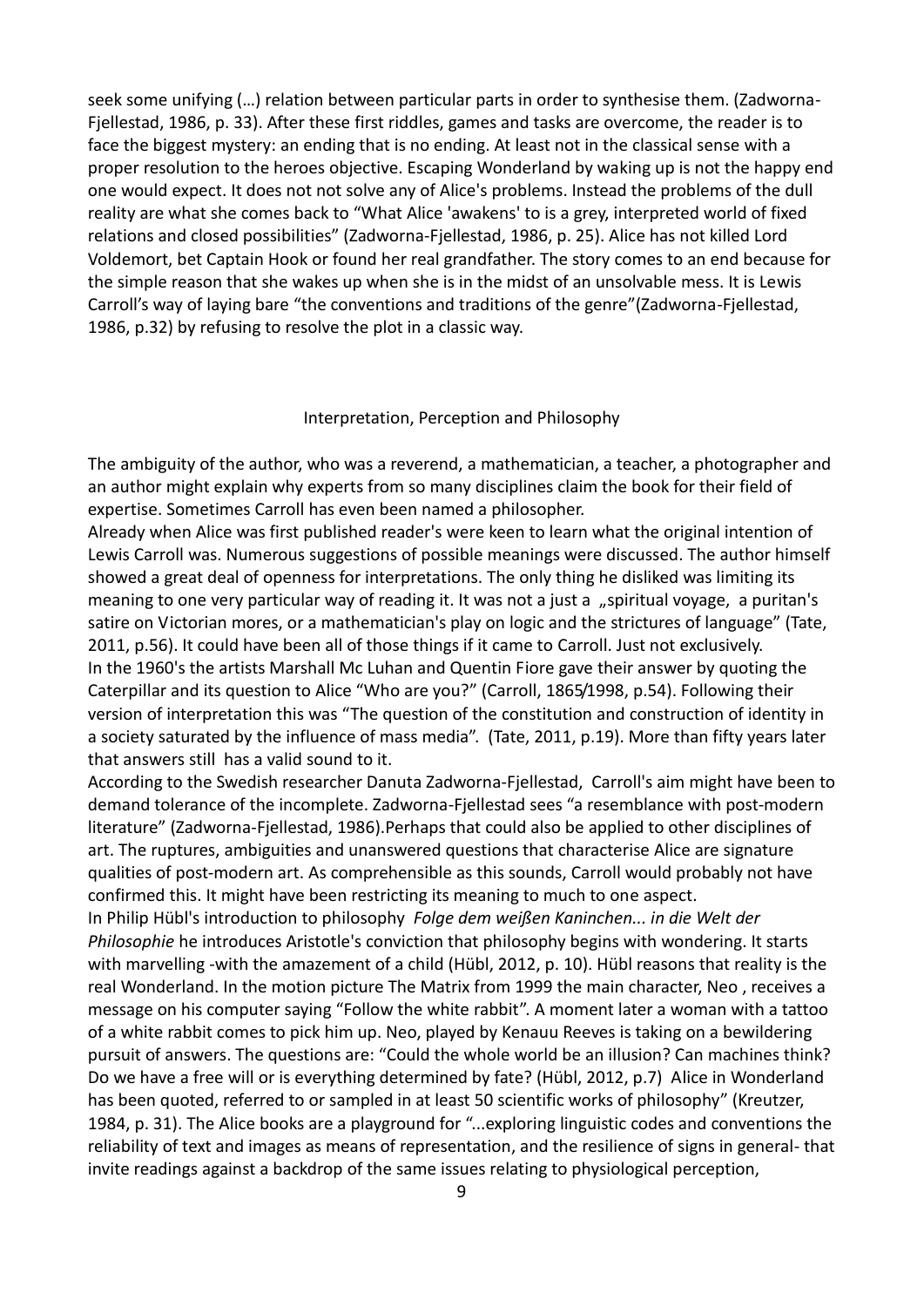epistemology and linguistic confusions that Alice constantly has to contend with." (Tate, 2011, p. 17). When asked to solve the riddle of the meaning of Alice in Wonderland Carroll would answer: "I didn't mean anything but nonsense! Still (…) words mean more than we mean to express when we use them: so a book ought to mean a great deal more than the writer meant. So, whatever good meanings are in the book, I'm very glad to accept as the meaning of the book." (Carroll as cited by Kreutzer, 1984, p.18)."

## Insights for Interpretation

This phenomenal range of possible approaches inspires me to translate Alice in Wonderland to art education in museums. If Alice in Wonderland has had so much impact on all sorts of fields, if it is actually the source or the fertile ground for a lot of art, it might be worth a try to examine what can be learned from it for art education in museums. The White Rabbit took everyone there. From Nabokov, to Dali. From Max Ernst to Andrew and Lana Wachowski -the directors of The Matrix. This incredible impression can probably never be fully explained. I hope to have given some good reasons, though, why Alice in the Wonderland is of relevance when dealing with art. In the following chapters I will try to retrieve valuable insights for art education in museums from this Wonderland of creativity. I would like to end with one more try to explain the phenomenon of Alice in Wonderland. This one is from Virginia Woolf. She refers to Alice in Wonderland and its sequel Through the Looking-Glass:

"The two Alice's are not books for children; they are the only books in which we become children..." (Woolf as cited by Tate, 2011, p.8).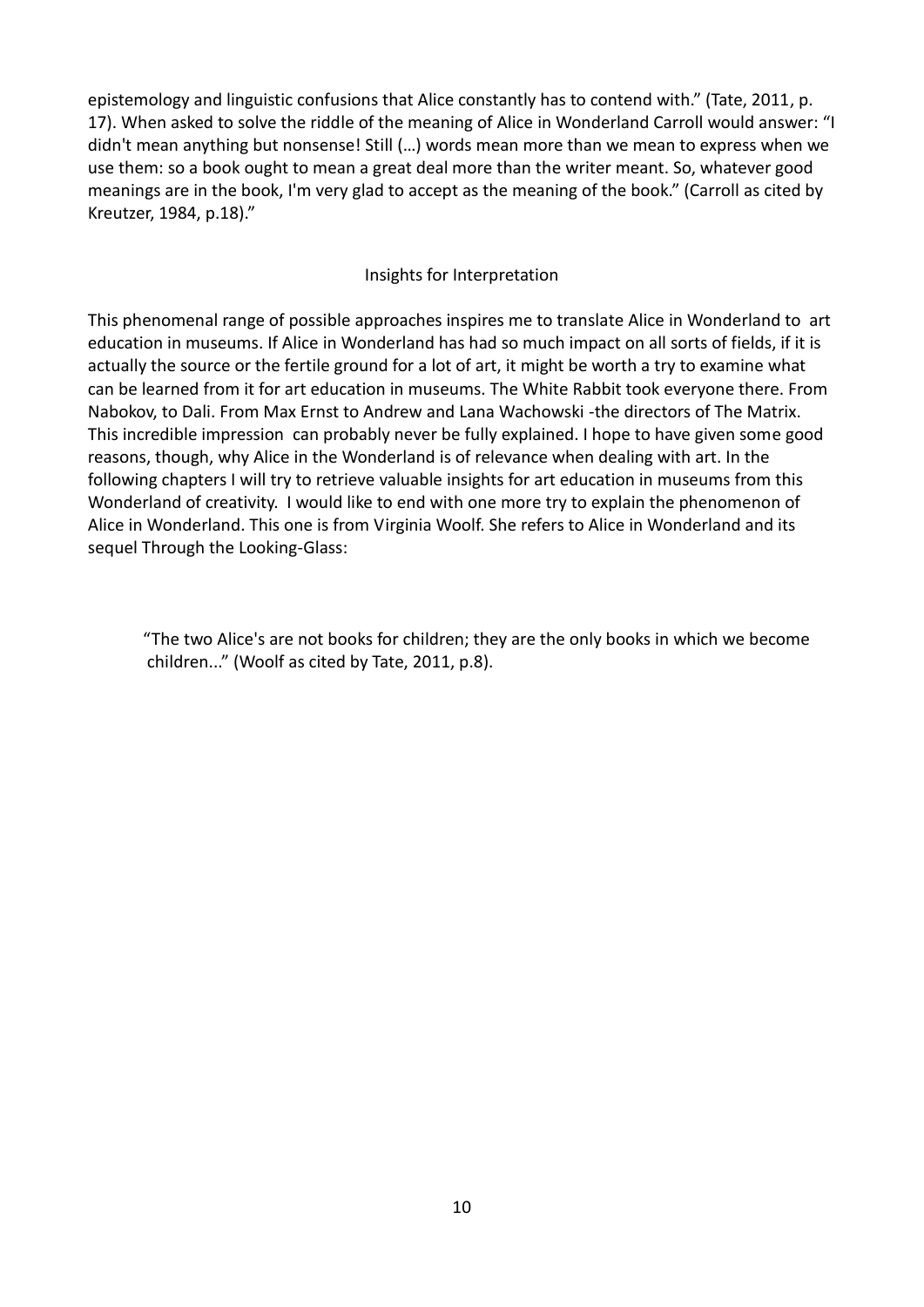## Chapter 2

## White Rabbit

After outlining the context of Alice in Wonderland in the first chapter, I would like to focus on the White Rabbit itself. I will try to answer the question of why the White Rabbit has the power to lure Alice from the real world to Wonderland. That requires a closer look at the relationship between the White Rabbit and Alice.

The peculiar interplay that connects them appears quite 'dynamic'.

The online version of the Oxford Dictionary describes 'dynamic' as an adjective that can also be a noun. As an adjective the "dynamic of a process or system *is* characterised by constant change, activity, or progress. *In* physics dynamic is relating to forces producing motion. Often contrasted with static. *In* linguistics *dynamic is* expressing an action, activity, event, or process. Applied to a person it describes someone positive in attitude and full of energy and new ideas" (retrieved from <http://oxforddictionaries.com/definition/english/dynamic>on the 27<sup>th</sup> of April, 2013). What happens between Alice and the rabbit is definitely something bringing about change that will not stop. Not until Alice wakes up from her dream at the end of the story. This change happens because both parties in this relationship are active and strive for some kind of progress. Alice is keen to learn more about this talking White Rabbit. Up to this point there is no real contact between the two characters. Alice tries to get into conversation with the rabbit but it does not react to her. The motion produced between these two forces leads to Alice falling down the rabbithole. Apparently not on purpose, the scuttling force moves the adventurously curious force and brings about wonders. The young, energetic Alice encounters these wonders with the most positive Victorian attitude and enriches her knowledge with puzzling new ideas. This dynamic between Alice and the White Rabbit is the issue of this chapter. It will form the heart of the set of criteria for art education in museums I will establish.

## At Home With A Rabbit

To begin with, I would like to imagine the White Rabbit allowing us to do a home story on it. We have heard lots about it and we would like to learn some facts: Who is this White Rabbit? What makes it special?

Getting to know someone better usually begins with learning their name. It would be the polite thing to do, anyway. Alice, who proves to be very polite, does not ask the rabbit its name. In the beginning there is no time and later the need to ask dissolves itself when"she came upon a neat little house, on the door of which was a bright brass plate with the name "w.rabbit" engraved upon it. "(Carroll, 1865/1998, p.41). So the name of the rabbit is actually White Rabbit. I could be named Pale Person if that came into fashion.

What it does, though, is that the White Rabbit could be anyone. Just any regular Victorian citizen duitfully going about his work.

According to Eberhard Kreutzer (1984, p.100) the Victorian catalogue of virtues accentuated qualities like alacrity to work, fulfilment of duties, seriousness and rectitude. The list goes on with considerateness, discipline, puritance and mannerliness. It all fits with the White Rabbit. It seems as if Carroll meant the rabbit to be the representative for all of those principles. The poor animal is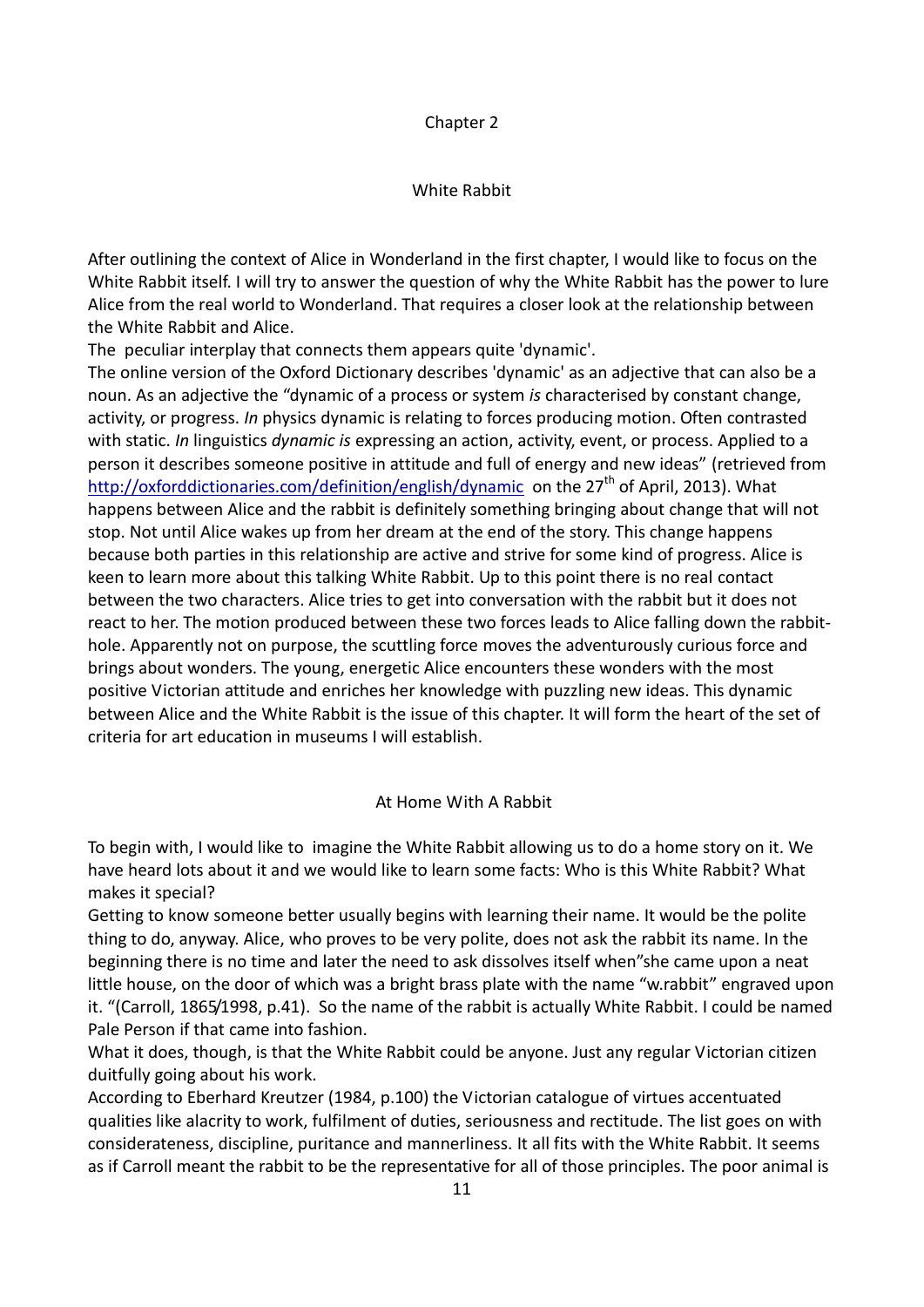nearly falling into pieces under the pressure of all its duties with never enough time to accomplish its missions. Yet it never protests against its fate.

With all its burdens the White Rabbit also enjoys being called " yer honour!"(Carroll, 1865, p.45) and working for the royals. It assists the King and the Queen of Hearts as the keeper of protocol and announcer "and near the King was the White Rabbit, with a trumpet in one hand, and a scroll of parchment in the other."(Carroll, 1865/1998, p. 128).

The rabbit also seems to be the only character in Wonderland that acts according to conventions that resemble the above-ground world. It is not said, that this enables it to move around aboveground but Lewis Carroll would probably not mind us assuming so.

Alice is given guidance by the White Rabbit at court. Not in a nice manner but in comprehensible words. In contrast to the advice Alice gets from the Caterpillar or the Cheshire Cat, that is something she can work with. Useful information to not get in trouble with authorities.

When Alice asks the White Rabbit about the Duchess for instance, it signals her to keep quiet about this touchy matter "Hush! Hush! Said the Rabbit in a low, hurried tone. He looked anxiously over his shoulder as he spoke, and then raised himself upon tiptoe, put his mouth close to her ear, and whispered. "She's under sentence of execution."(Carroll, 1865/1998, p. 97).

Alice and the White Rabbit have common ground to communicate but yet they are opposites. The "oldish fearfulness of the rabbit juxtaposes the youthful pluckiness of the heroine" (Kreutzer, 1984, p.42).

Transgressing to Wonderland

Now, this is not a very good home story, so far. Let's talk clothes and emotions!

After Alice fell down the rabbit-hole, she fails in trying to get in contact with the rabbit. She drowns in her own tears and more or less accidentally gets washed into Wonderland. After meeting a couple of other Wonderlanders she sees "the White Rabbit returning, splendidly dressed, with a pair of white kid gloves in one hand and a large fan in the other"(Carroll, 1865/1998, p.20). Kreutzer explains (1984, p. 42) that the fan, the white gloves and the pocket-watch are typical utensils of the Victorian magician. The White Rabbit itself is the most recognisable of those typical utensils. Originally Carroll intended to equip the White Rabbit with a bouquet of flowers. He replaced the flowers with the fan. The exchange took place to strengthen the transgression from the real world to the Wonderland. The magical fan was to help in that. When the White Rabbit loses its fan and gloves it runs into Alice.

Weirdly the rabbit mistakes Alice for its housemaid, Mary Ann. Alice, who is stunned by being reprimanded by a rabbit, decides to not contradict the rabbit but to play the part of Mary Ann. She is trying to help the little creature even though it is bossing her around. She runs off to its house and there she finds the gloves and the fan. Near the magical fan is a bottle. Alice drinks from it and becomes gigantically big. She is stuck inside the rabbit's house. Kreutzer (1984, p.42) suspects the magical power of the fan to be the trigger for this transformation. End of home story. Time for some external sources.

#### An Independent Icon

Almost like a magnetism or spell Alice gravitates towards the White Rabbit. She just goes for it "In another moment down went Alice after it, never once considering how in the world she was to get out again".(Carroll, 1865/1998, pp. 9-10). The readers – if they keep reading- run with her. The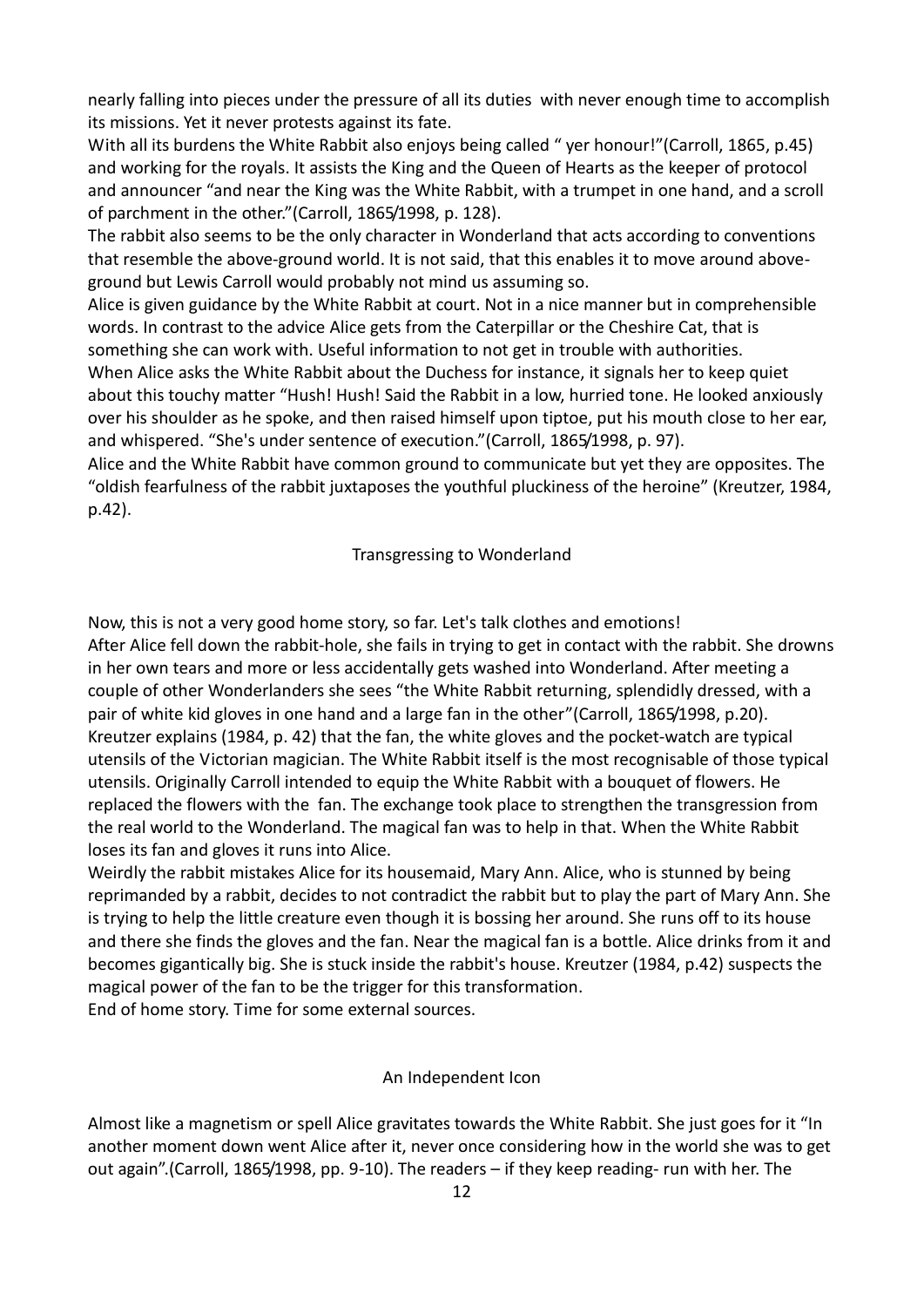identification with Alice, masterfully prepared by Carroll aka Reverend Dodgson, sucks us in. "We readers (vaguely aware that we too may be a dream) believe Alice, because her dreams are, in a literal sense, real. (…) What we readers follow is not Reverend Charles Dodgson's narrative', through the persona of Lewis Carroll We follow Alice herself, following the White Rabbit, following the elusive Mary Ann. Like Don Quixote and his Cervantes or like Ulysses and his Homer, Alice is more alive to us than her creator. This is perhaps what Dodgson would have wished, both for himself and for his dream child."(Tate, 2011, p. 121). The actor Michael Sheen who was cast as the rabbit's voice in the Tim Burton- film from 2010 was aware of it being a very popular character of a classic "I can't remember a time when I didn't know about the White Rabbit (...) I felt there must be an archetypal White Rabbit in there and that I should not get in the way of that"(Sheen, 2010, retrieved from [http://www.movieweb.com/news/michael-sheen-talks-voicing-the-white-rabbit](http://www.movieweb.com/news/michael-sheen-talks-voicing-the-white-rabbit-for-alice-in-wonderland)[for-alice-in-wonderland](http://www.movieweb.com/news/michael-sheen-talks-voicing-the-white-rabbit-for-alice-in-wonderland) on 03.03.2013). The shape of the archetypal rabbit might have been carved out of the uncountable versions of Alice that have been published since 1865. On top of that come the stage-adaptions, films, music and the merchandise. The Tate (2011, p.12) depicts how the White Rabbit and its fellow characters have been appearing on board games, as a dolls and figurines, and slides for magic lantern shows. Through these constant reproductions as illustrations they emancipated themselves form the tale. Some characters more than others. The White Rabbit surely is one of the most succinct characters. Typing in White Rabbit in the facebook search engine leads to a seemingly infinite number of hits: art galleries, fashion shops, bands, a theatre play called *white rabbit-red rabbit*, a bus stop that is also a party venue and many more. Carroll's characters have inspired readers to not only imagine the characters looks while reading but to go and create something related to the characters. New versions through centuries and decades lead to new ideas of the same character but something essential always remains. The reason why people want to reproduce the White Rabbit makes them stay true to the original. To the archetypal quality Michael Sheen described. Sheen was aware of the honour and the responsibility that him speaking the rabbit in a blockbuster production would have a big impact on a new generation of Alice fans:" It's wonderful to think that for a whole generation they will associate my voice with The White Rabbit.(Sheen, 2010, retrieved from [http://www.movieweb.com/news/michael-sheen-talks-voicing-the-white-rabbit-for-alice-in](http://www.movieweb.com/news/michael-sheen-talks-voicing-the-white-rabbit-for-alice-in-wonderland)[wonderland](http://www.movieweb.com/news/michael-sheen-talks-voicing-the-white-rabbit-for-alice-in-wonderland) on 03.03.2013). The strength of the White Rabbit in relationship not to Alice, but to us, roots in the reproductions of Alice that are made over and over again "This constant updating of Alice with new illustrations and illustrated editions has meant that the characters and settings of the two books – Alice an other figures such as the Mad Hatter, the White Rabbit, the Caterpillar on the mushroom and many more – have become highly recognisable icons in their own right. (Tate, 2011, p.19). So the White Rabbit has gained a lot of independence from its creator Lewis Carroll It could only do that, of course, because he has written a book with so much creative power that people want to re-live it and put their own spin on it, time and time again.

The aim of this paper is to retrieve valuable findings for interpretation in art education in museums from Alice in Wonderland and its character the White Rabbit. The first two chapters have served to gain understanding of what makes the Wonderland by Lewis Carroll so uniquely inspiring. The next step will be to examine which theories on interpretation share relevant characteristics with the work of Lewis Carroll.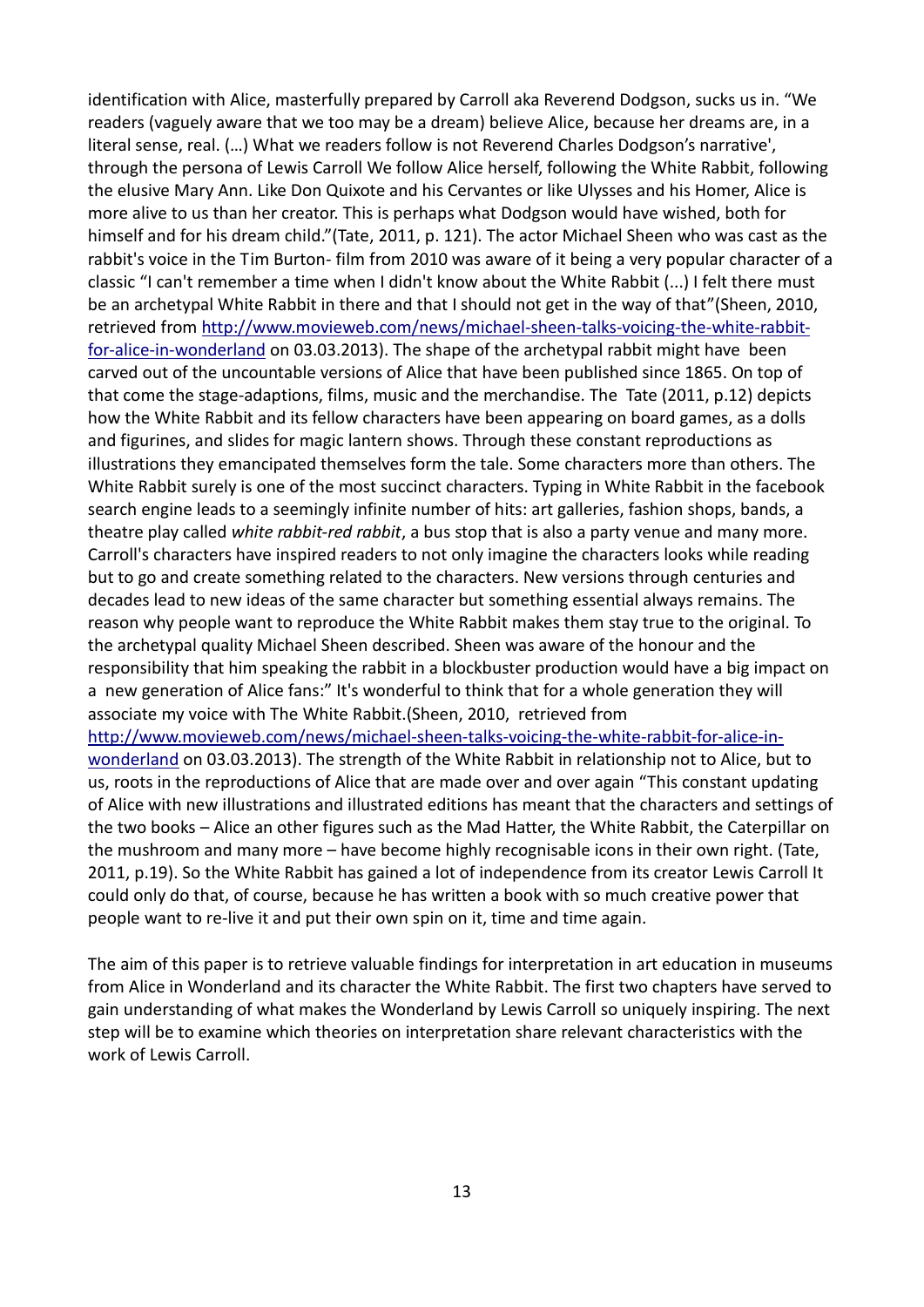## Chapter 3

## Beyond Conventions

Museums today need to unite components that seem to be drifting in opposite directions. On the one-hand they have to present art with integrity on the other hand they need to have a convincing marketing concept. Key element for employing Carroll's work for internal and external needs of art museums is interpretation. Interpretation discloses special experiences. This chapter will serve as a bridge between the favourable characteristics attributed to Alice in Wonderland and interpretation in art museums.

It is necessary to understand what happens when we engage with art. Subsequently this understanding needs to be applied on how engaging wit art can be cultivated in art museums. Philosopher Hans-Georg Gadamer (1900-2002) examined interpretation. According to Gadamer meaningful interpretation in art museums changes you. "When leaving the museum, you do not step out with the same awareness of life you had when you entered the building; if you have made a genuine experience of art, the world has become lighter"(Gadamer, 1977/2012, p.43). Terry Barrett (born 1945), researcher in the field of art education studies, how interpretation can be taught. Barrett believes art to have the unique power of serving "as an entry point to a powerful pathway of discovery that can lead individuals to an inspiring sense of our collective humanity" (Barrett, 2008, p.79).

Both, Gadamer and Barrett noticeably show wonderland-characteristics.

Relating the work of Gadamer and Barrett to Lewis Carroll translates the power of Wonderland into philosophy on interpretation and subsequently into art education in museums. Their thoughts will help establish prerequisites for wonderland'ish interpretation in the closing chapter of this study. Interpretation that is in-conventional, anti-authoritarian, adventurous, playful and meaningful.

#### Peculiar Components

Here a short summary of some aspects I deem relevant for transferring the Wonderland to Gadamer and Barrett. First of which is the invalidity of conventional principles of order in Wonderland. For example when Alice finally realises that she cannot handle things the ways she was trained to. Playing a very unfair game of hedge-hog croquet with the Queen leads to her giving up on trying to make sense of things. On the croquet-ground with the Queen Alice sticks to the rules she knows from playing the game with her family. In Wonderland it works differently and she complains to the Cheshire Cat: "I don't think they play at all fairly (…) -and they don't seem to have any rules in particular; at least, if there are, nobody attends to them" (Carroll, 1865/1998, p. 100). Applying above-ground conventions in Wonderland constantly leads to frustration. It is impossible for Alice to establish any kind of intact interactions with the creatures of Wonderland. Even the most innocent games and spare time activities like tea-time or croquet can not be completed in the manner Alice is accustomed to "The games have no rules, and the riddles have no answers, for in Wonderland the latter are asked for the sake of asking" (Zadworna-Fjellestad, 1986, p.21). Identifying rules, or the purpose of things cannot be done in Wonderland. The logic she was taught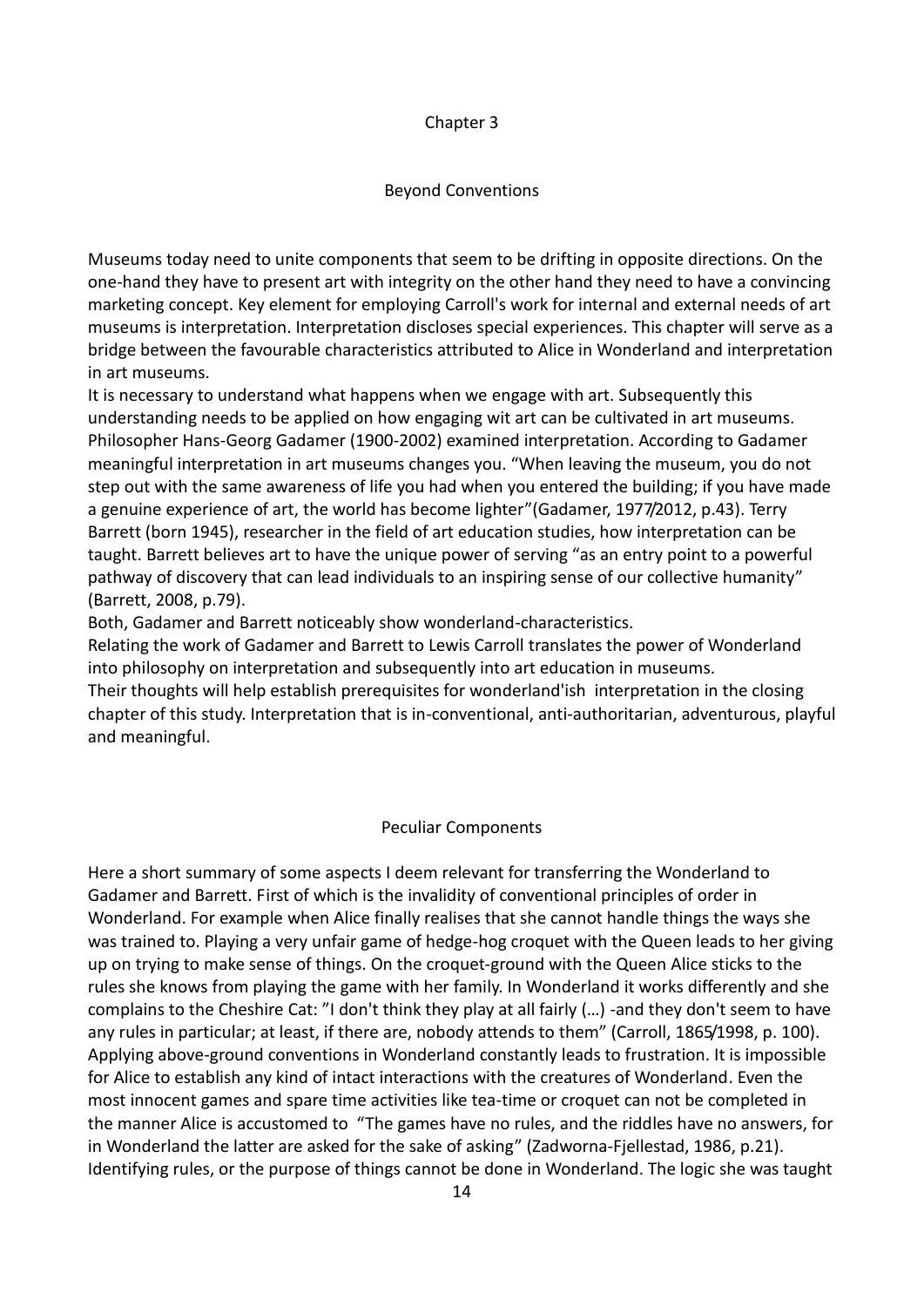is invalidated.

Even the White Rabbit as the character resembling real world rules most, never has to face the consequences of the short-comings worrying it so much. Purpose and functionality are annihilated. The White Rabbit does not only play an important part at the beginning of the story, it is also present when Alice wakes up at the end of the book. When she finds herself back with her sister, she realises that it must all have been a dream. A dream that seemed to real to be a dream. Zadworna-Fjellestad (Zadworna-Fjellestad, 1986, p. 35) depicts that Carroll gave a different kind of resolution by letting Alice tell her dream to her sister. The sister then begins to dream herself halfway into Wonderland. She keeps herself from falling down the rabbit-hole completely but she already saw the White Rabbit. Alice's ability to inspire through language is the result of her voyage through Wonderland, that "she has learned to live in language and became a story-teller (an artist) herself." (Zadworna-Fjellestad, 1986, p. 35). The line between fiction and reality is crossed again, by the White Rabbit. When Alice is excitedly telling her sister, she inspires her sister to see the White Rabbit herself. The story might begin all over again. This time with Alice in the place of Lewis Carroll and her sister in hers. Differentiation, ambiguity and the inexplicable are peculiar components of what makes following the White Rabbit so intriguing. They are also characteristics applicable to the thinking of Hans-Georg Gadamer.

#### Deep Contemplation

Hans-Georg Gadamer depicts that art is an event evoking sensations. We put these internal sensations into words to share them with others. We have to try and choose the right words to make ourselves understood. However these words never result in closed definitions that perfectly represent how we experience an artwork "no voice in the world can achieve the ideality of a poetic text. To a certain extent each voice has to insult with contingency"(Gadamer, 1977/2012, p.72). This discrepancy leaves space to fill for everyone engaging with artworks. Variations and differences can only roughly be united and synthesised. The challenge is to "decipher an artwork"(Gadamer, 1977/2012,p. 45). Comparable to reading poetry and trying to unite the verses until we have composed a meaningful interpretation. During that process we constructively contribute meaning to the artwork. A dynamic unfolds in which the line between recipients and artists get blurry "the art as creation of a genius cannot be separated from the congeniality of its recipients " (Gadamer, 1977/2012, pp. 34/35). Separating both parties is impossible when the process of interpretation is in flow. A free play between artist and recipient. Gadamer defines play as a movement that is repeatedly going back and forth. The play is an independent impulse free of purpose. The purpose is the artwork itself. Like a living organism "serving solely the purpose of being alive and selfpreservation"(Gadamer, 1977/2012, p.70).

Playing according to Gadamer needs playmates. It is "an action communicative in nature" (Gadamer, 1977/2012, p. 39). The event of engaging with art unites us with peers. It is a *Fest*. A celebration. "In the festive – an analogy for the communal dimensions of aesthetic experience – the individual subject comes to stand differently in its relationship to others. Just as the artwork comes to stand in the festival, so too does the artwork bring its spectators to stand as a community"(Gadamer, 1977/2012).

The exchange on these attempts of identifying the essential meaning of an artwork with our peers will remain an on-going process. Yet, they are not futile. They bring us closer to a deep experience of being human. Deep contemplation. It makes engaging with art meaningful and important. Gadamer was fascinated by the shocking nature of art whose "play with content, is taken to such extremes, that it continuously breaks our expectations"(Gadamer, 1977/2012, p.36). To him, its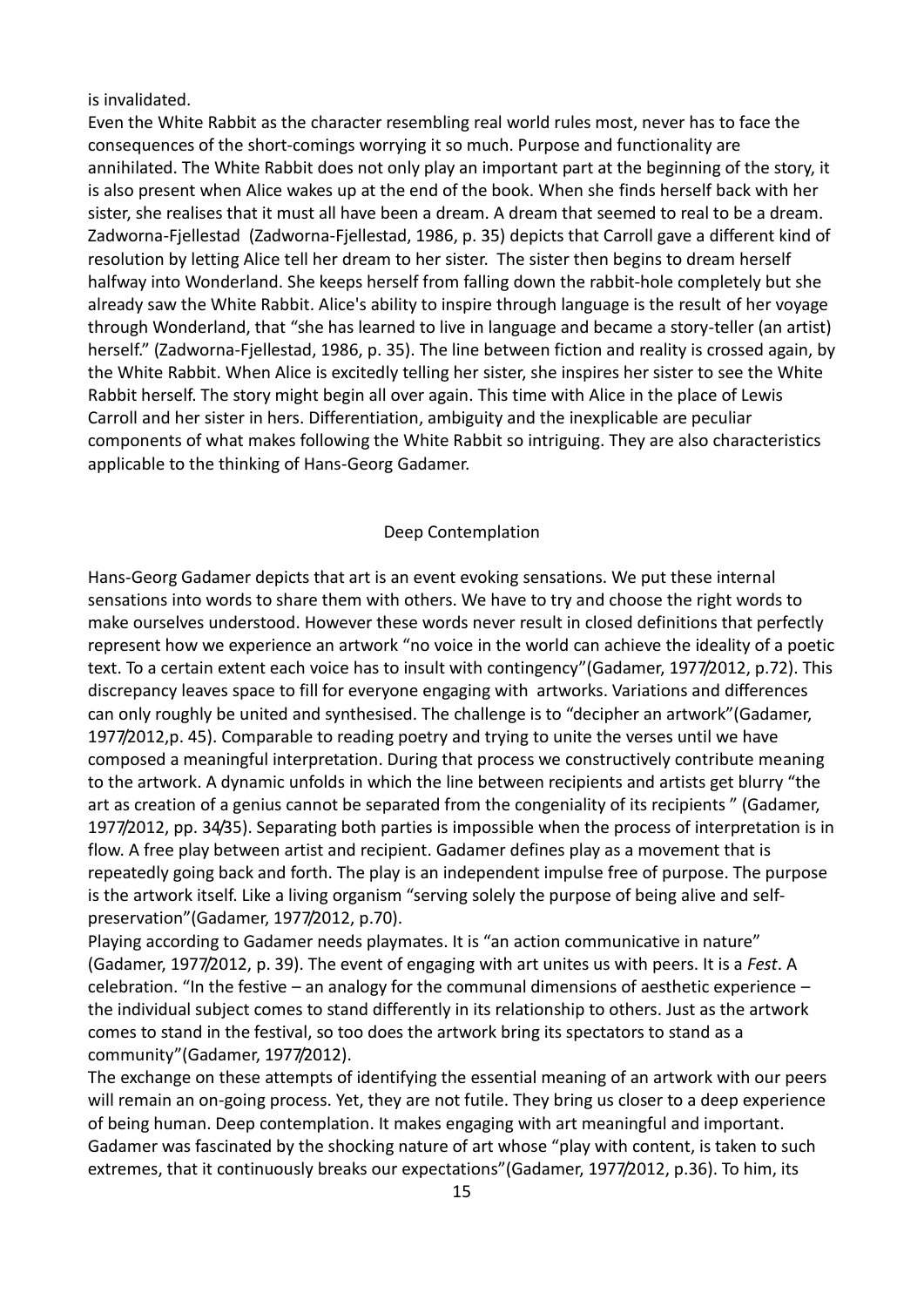potential of disrupting conventional expectations is a core quality of modern art. Art breaking conventional structures does not only destroy. Given the fact, that it is valuable art, it build its own recognisable patterns. Hans-Georg Gadamer depicts that interpretation merely reproducing concepts that have already been established is inanimate. Interpretation needs to be a process in which new meanings are actively constructed.

#### Transparent Discovering

Terry Barrett, professor of art history and art education at the University of North Texas and professor emeritus of the Ohio State University, introduced "conversation" as a means for collectively learning interpretation, when staying in Amsterdam as part of the artist-in-residence programme at the Amsterdam School of Art. He set up a two-year research project in the years of 2008 and 2009. The project examined interpretation beyond "conventional concepts"(Barrett, 2010, p.139). It was called *No Landscapes*. It explored meaning-making surpassing the expectable. *No Landscapes* revealed alternative approaches. Barrett's approach starts with combining the artist's ideas coming forth out of an artwork with the viewers personal notions. The idea, however, is not to "read the artist's mind"(Barrett, 2010, p.143). Previous experience and interviews with artists that were part of *No Landscapes* have proved that artists generally do not want their intentions to be taken for the only valid interpretation. Artists tend to have an "open attitude"(Barrett, 2010, p.143) amenable to new ways of seeing their artworks. Following Barrett's thinking, everyone is capable of contributing valuable meaning to an artwork. To adequately value an artwork viewers need to "make themselves aware of as many aspects of an artwork as possible"(Barrett, 2010, p.168). Simultaneously they must make their process of discovery transparent. The teacher in the process of "dialgouish" meaning-making takes on the role of facilitator. Instead of being ranked higher and feeding students with information according to a conventional concept of looking at art, the teacher becomes a "co-learner reacting to perceptions that are constantly changing"(Barrett, 2010, p.184). The teacher discovers new layers to an artwork together with the students. Learning interpretation becomes a constructivist process among peers. The teacher sets guide-lines and stimulates the discovery of the artwork by asking questions and listening. Participants involved in *No Landscapes* were convinced by the environment Barrett established. His respectful and empathic contact with the students impressed. "Interactive teaching is about making contact, about establishing relationships. With his attitude and appearance he [Barrett] gives people a feeling of safety encouraging them to talk"(Barrett, 2010, p.164). Terry Barrett states that discovering art needs to be an adventure. The discovery of the unknown within us, through which we are linked with artworks. Barrett names approaches such as *No Landscapes* interactive teaching.

#### Animated Artworks

Slightly applied to the given circumstances of art museums Barrett developed interactive touring. It is a nice example clarifying the power of Barrett's approach to stimulate meaning-making that is playful, adventurous and meaningful. Interactive touring is a museum practice with respect to the visitors specific backgrounds, talents and previous knowledge. It incorporates "preferred learning styles and social and cultural agendas"(Barrett, T. 2008, p. 76). Objectives of interactive touring are " to expand and refine the range of one's feeling life, to think in images as well as to articulate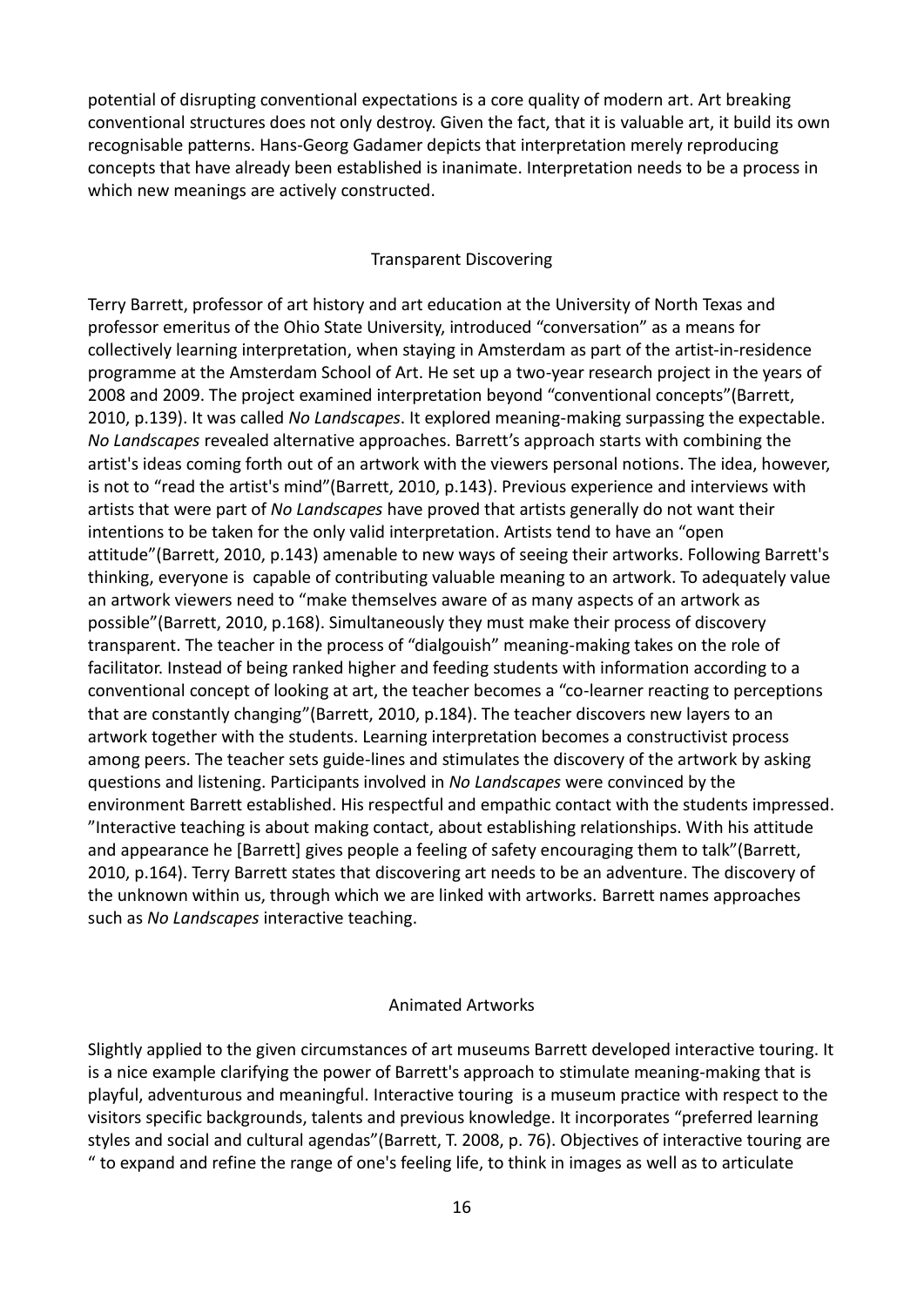relationships between emotions and unique visual elements or compositions"(Barrett, T. 2008, p. 77). Visitors learn to link imagery and human sensations. By engaging in conversations visitors of museums turn conventional perspectives of looking at art upside- down. They take part "in a form of interpretive play that animates, and in a sense performs works of arts as visitors look at them and talk about them"(Barrett, T. 2008, p. 77). Visitors collectively brainstorm on positions on artworks and are the expert on their very own part in the dialogue with artworks and peers. Playing with possible meanings results in an "hermeneutic improvisation"(Barrett, T. 2008, p. 77). One version of how to facilitate interactive touring asks visitors to choose one particular painting from an exhibition. The visitors "assume the stance of something or someone in the painting and inform us about the painting by writing about it from the imaginary point of view they chose"(Barrett, T. 2008, p. 77). The visitors take an amount of time agreed on beforehand to work on their impersonations. After absorbing someone or something in a picture the visitors read out their view on the painting and the world from the perspective of who or what they have 'turned into'. "By variously choosing free-form verse and narrative fiction, the (…) visitors engaged in an 'interpretive play ' and 'hermeneutic improvisation and experimentation' that 'animates' the works with the visitors energy and passion; and they selected their own learning style"(Barrett, T. 2008, p. 78). The educator discreetly facilitates this interactive process of interpretation. He might contribute interpretations of experts on art at a later stage of the interactive touring. In some cases they might feed the meaning making of visitors. Other than that he mainly "stays out of the conversation except [on occasions when he can] further it"(Barrett, T. 2008, p. 83). Interactive touring opens up new perspectives and activates a personal delving into the world of art. It gives "an opportunity to understand in a unique way the artwork, the interpreter, and life through the interpreter's world view. Interpreting individuals can become a temporary community that helps alleviate the isolation many of us experience in modern living" (Barrett, T. 2008, pp. 83-84).

Gadamer and Barrett seem to agree on a number of items. Both can be transferred to Carroll. They decline conventions and hierarchies organising teacher and student or artists and recipient. Blurred lines allow everyone to contribute to meaningful interpretations. Engaging with art leads to discovering deeper layers of being human when exercised in exchange with others. The discovery of artworks works best when it is adventurous, playful and meaningful.

Gadamer names it "a specific kind of abidance"(Gadamer, 1977/2012, p.74) which makes us gain deeper and richer findings when engaging with art.

The next and final chapter will serve to identify a set of criteria which help looking at-, thinking about-, and talking about art to become such a vivid and deep experience.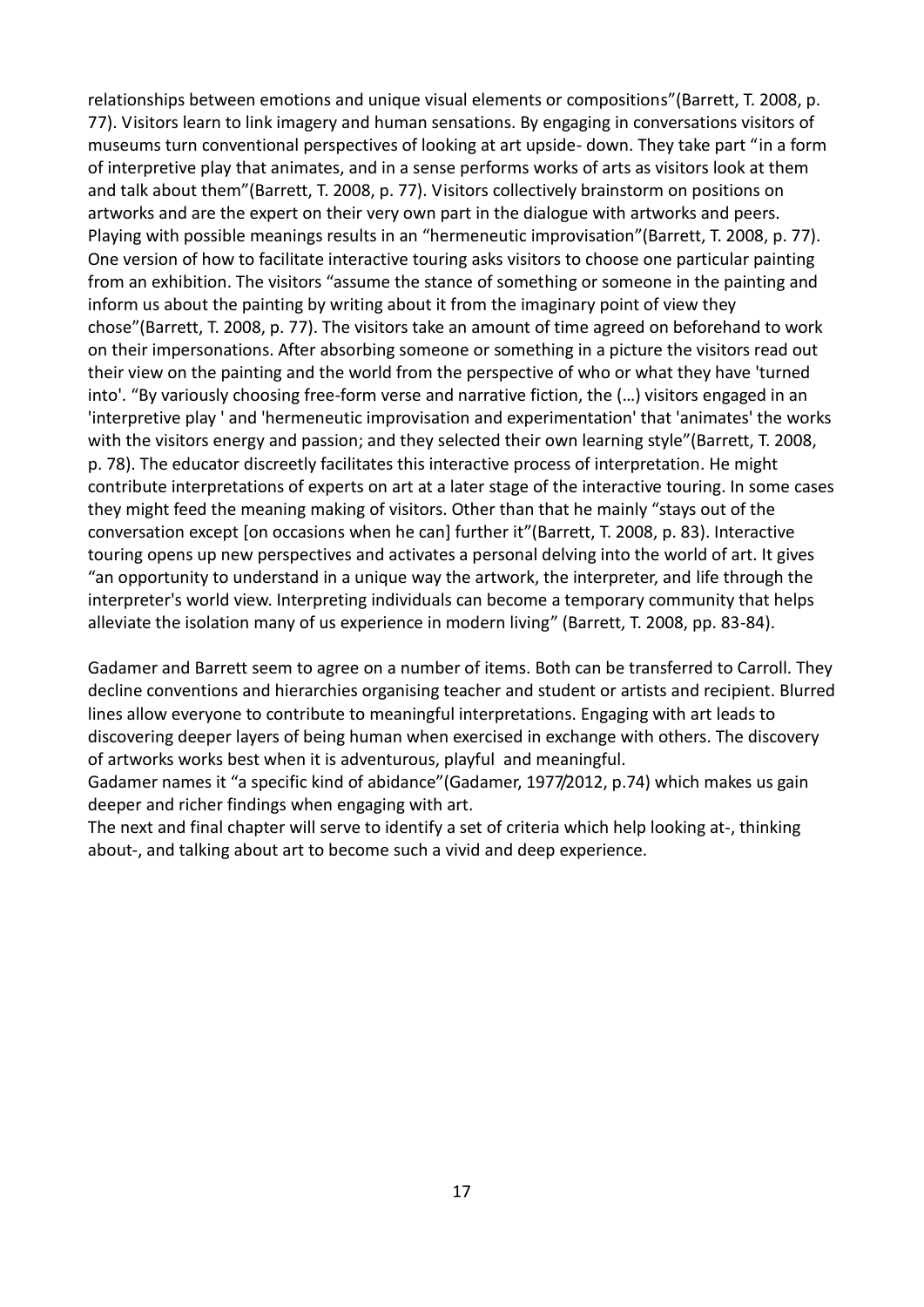## Chapter 4

### About To Happen

Adventure – as a word- is based on the Latin adventurous, which means 'about to happen'. A dynamic expression. It raises excitement of the unknown which lays ahead. Like the adrenalin rushing through your veins right before you go out onto the stage. The second before an air plane takes off. The forces working on Alice, shortly before she jumps down the rabbit-hole. The incident when talking about art with others thrills you. An inexplicable urge has taken hold of you. You feel that you are about to discover something new. Your partner- or partners in dialogue are captured by that very dynamic in that very moment, too. And together you take-off for an adventure of deep contemplation.

Studying the White Rabbit, Alice, Carroll, Gadamer and Barrett might raise the chances of embarking on an adventurous discovery together with peers and teacher.

Art museums today face challenges of catering needs of diverse audiences. Often recreational motives are leading interests of visitors. These need to be met while, adequately presenting art in all its complexity. Interdisciplinary- and multidisciplinary approaches are en vogue. Art museums need to legitimise these with regards to content. Events, cafés and shops are offered in many cases, to offer a complete package for a fun and inspiring day out. Thematical links with exhibitions are used to unite all offers in- and around the museums. A vision on art education in museums that fills these multifaceted offers with meaning is needed.

In this chapter I will establish, how the white rabbit-dynamic can lead to art education uniting needs of diverse target audiences, as well as doing justice to the artworks presented. In order to do that, I will give a brief overview on the situation of art museums today, highlighting why innovative strategies of art education are needed. Accordingly I will conclude findings of this paper. These will be arranged in the white rabbit-dynamic to inspire engaging with art addressing the diverse factors distinguishing art educations in museums today.

#### Repositioning of Art Museums

Today's museums have to prepare themselves to hold their own on the highly competitive market of the leisure-, culture- end entertainment sector. The collective research *Volgt de gids? (Follow the guide)*, published in Belgium in 2001, examines needs, problems and chances of art education within the changes museums have been undergoing in the last decade.

In the introduction of *Volgt de gids?* Spierts (2001, p.19) calls today's visitors of museums "culturtoeristen"- (culture tourists). They are always on the look-out for the latest interesting cultural experience. He specifies their decreased interest in a critical examination of what is offered. Culture tourists do not distinguish between accepted classifications of "high" or "low" culture. Spierts ascribes their motivation to visit museums to share the latest offer of a cultural experience. He refers to research by De Haan en Knulst from 2000, when stating that today's generations of the young have been socialised differently in matters of art. It can be expected that they will not visit cultural institutions when they get older. There is no difference between young people of high – and low education. Spierts (2001, p.20) predicts debates on the need for public support of museums in the future. The legitimacy of museums will become harder to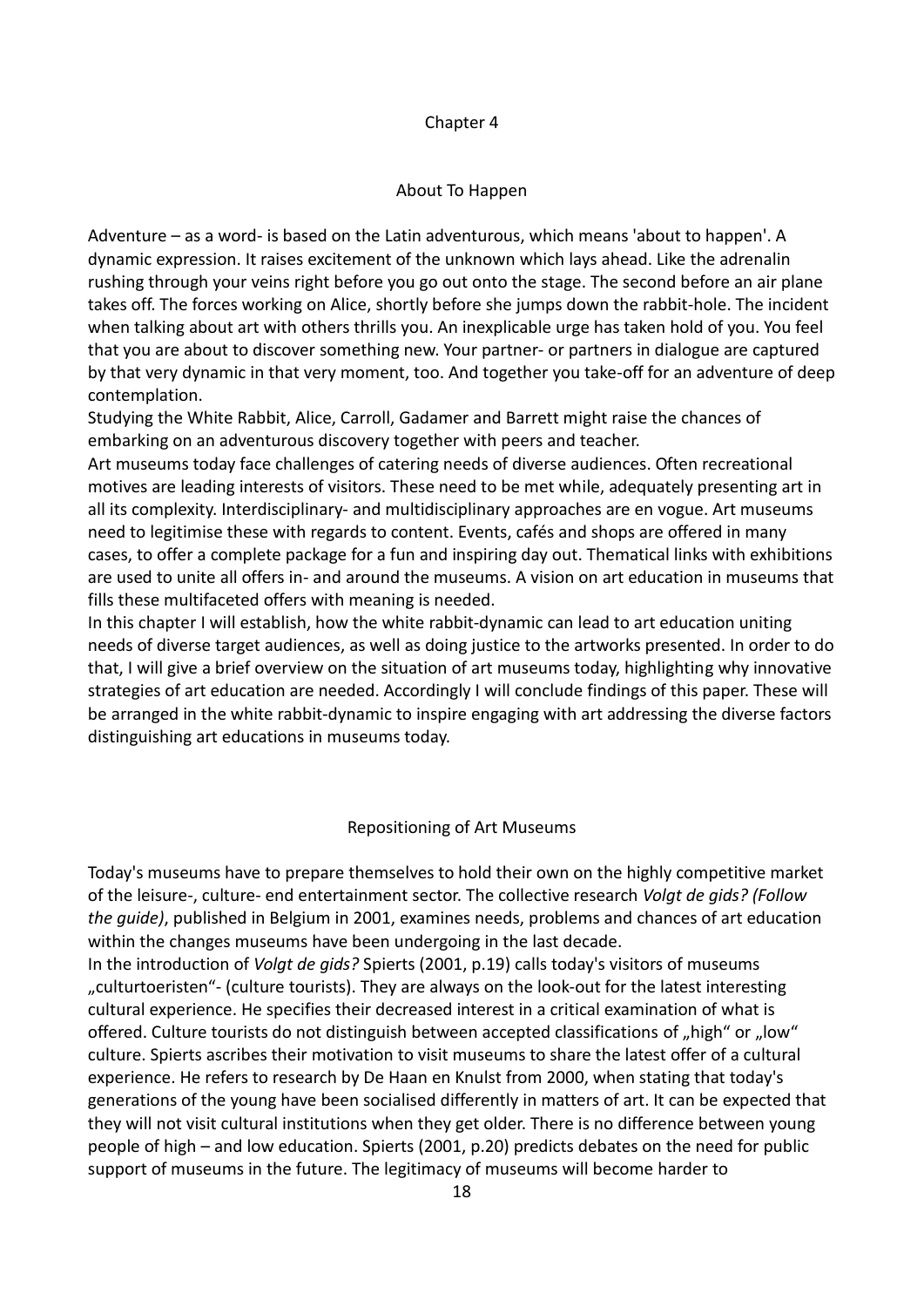defend with less people making use of them.

Given the fact that a lot of visitors of museums express "relaxation and leisure" as incitements to pay money for culture, art educators would be wantonly negligent not to listen. Words as "amusement, play, fun and pleasure"(Spierts, 2001, p.20) need to be taken seriously by art educators, for there is something to be learned from them. Borders between art, culture, information, amusement, entertainment, media and communication have become blurry. There are a lot more "cross overs" (Spierts, 2001, p.20) now. Subsequently museums have to change, to reposition themselves "there is not only an increase in sensational exhibitions and a more international orientation. The concepts for museums are getting rescaled: alignment with the fashion world, design and media, fringes activities like restaurants, museums shops and merchandising are becoming increasingly important; special arrangements are thought of to please the culture tourist."(Spierts, 2001, p.20). Spierts doubts that museums would increase acceptance if they turned into theme parks. Essential to museums is their character as places to "reflect on everything human through art"(Spierts, 2001, p.20) concludes that art education in museums will have to deliver meaningful experiences to strengthen the place of museums within a community.

#### Conclusion

Alice in Wonderland by Lewis Carroll is appealing on various levels. It can be read as a fairy tale, as a dream, or philosophical playground. It does not serve an obvious purpose or tries to convey a special morale or formula. There is no message, yet, it seems to have been touching something deep within people for more than a century. This something could be assumed as something universal about being human. We are inspired to discover this universal playground by many activating means with which Carroll occupies us as readers. From time to time borders between fiction and reality are suspended. Lewis Carroll sucks us into the Wonderland together with Alice by gradually unhinging conventional expectations. Once we have succumbed to the skilful storytelling of Lewis Carroll we find ourselves dealing with discontinuous pieces of plot we need to synthesise. It proves impossible to unite the pieces to one exclusively valid sequence of events. The White Rabbit motivates Alice to throw all worries and concerns overboard and jump into the adventure. Alice for her part is open to the adventure and keen to learn. Kreutzer (1984, p. 64) talks of her spontaneous impartiality and thirst for knowledge as driving forces for her adventures in Wonderland.

The White Rabbit makes Alice get to Wonderland and back to reality. It emanates a magical attraction Alice has to follow. A spell she cannot withstand. The White Rabbit is also the most accessible creature of all Wonderlanders. The conventions it follows correspond with the rules of the above-ground world. The rules Alice knows. It would make a good contact creature for her, if it was not for its elusiveness. The White Rabbit does not offer easy solutions or answers. It challenges Alice to actively construct strategies to get around in Wonderland. Despite its uncanniness the White Rabbit is fun to deal with. It is playful , it makes Alice play a role. The White Rabbit can also exist independently of Lewis Carroll's narration. Uncountable reproductions have made it an icon. The reason for the reproductions is the creative power of Carroll's vision. Without that the White Rabbit could not have become such a strong character.

Hans-Georg Gadamer considers inevitable incompleteness in the process of interpretation. It cannot be completed, for both artworks and recipients appropriate infinite reservoirs of symbols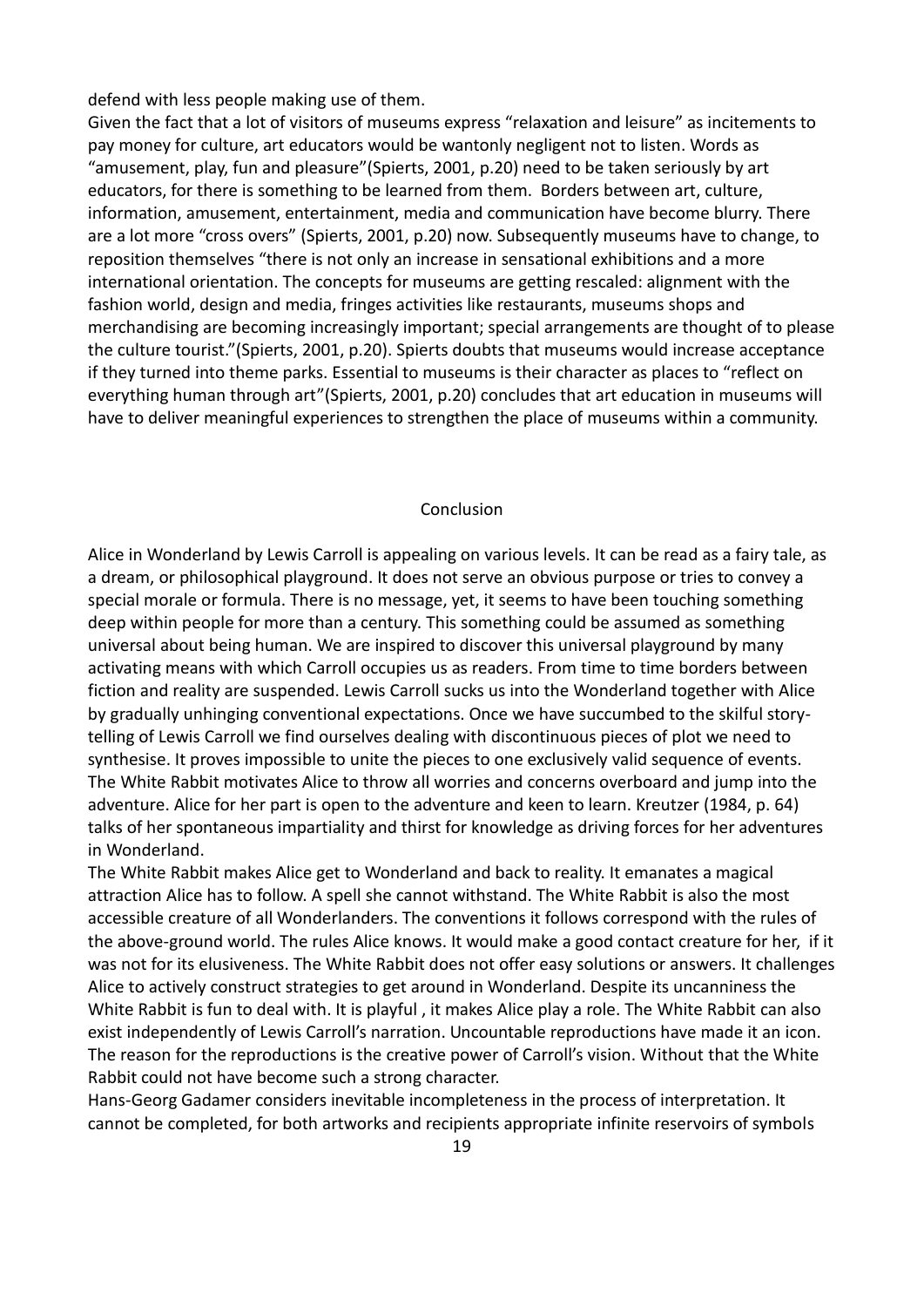that cannot be fully discovered and explained. Synthesising meanings found within artworks reveals discrepancies, differences and variations. Yet, recipients are not in an inferior position to an artist represented through his artwork. Lines between art and viewer get blurry. When we engage with artworks we even contribute meaning to artworks. Both artist and recipients are co-players in the playful event of interpretation. Interpretation delivers more meaningful concepts when we engage in an exchange on art with our peers. In this festive community, we can come closer to the unreachable original genius of artworks.

Engaging with art allows us to advance beyond conventions. Interpretation is not about deciphering a message but to appreciate them for what they essentially are. Like a living character, whose purpose is to live, artworks are there because they offer an experience of art. Experiencing art is linked with the nature of being human. We experience a rewarding feeling of deep contemplation.

Terry Barrett's interactive approach to interpretation is a transparent process of discovery. Recipients explore as many layers as possible of an artwork. The objective is not to reconstruct the artist's intention, but to combine the artist's view as represented through the artwork with the personal point-of-view. Interpretation in dialogue with peers can make recipients feel part of a community. When teaching interpretation of artworks the teachers act as facilitators instead of experts. Their role is to set guidelines for the discovery of the unknown within oneself and within artworks. Teachers in interactive approaches create a learning environment in which students feel encouraged to enter into a communal process of meaning-making.

#### The White Rabbit-Dynamic

The set of criteria below indicates qualities that make interpretation adventurous, playful and meaningful. These principles unite findings by Carroll, Gadamer and Barrett. I titled this list with white rabbit-dynamic, as I reason, that the qualities identified are beneficial for a dynamic interplay between artwork and recipient that makes interpretation rewarding and important. They give impulses for approaches to art education in museums that are fun and meaningful at the same time. The white rabbit-dynamic can be a basis to design innovative strategies of art education that are interdisciplinary or multidisciplinary. Alice in Wonderland unites all these factors, including even the marketing, making it a *Gesamtkunstwerk*. Yet, it does not restrict readers' independence. Alice in Wonderland cannot merely be consumed as feel-good fiction. It activates critical reflection, differentiation and tolerance for the incomplete in a playful manner. The white rabbit-dynamic encourages looking at-, thinking about- and talking about art in museums that is adventurous, playful and meaningful. I have come to five principles:

#### 1

A white rabbit-dynamic is a dynamic relationship between the work of art and the viewer which allows the viewer to constantly cross borders between real world and the Wonderland of art. It is a power to help viewers glide along with impressions evoked by engaging with artworks. It is Barrett's pathway to deep contemplation and to an intense experience of the sensual and material correspondence world art can be.

## 2

The white rabbit-dynamic is the intriguing moment that initiates the interaction of viewers with art. It is the hook that captures the interest in an artwork by intuitively stimulating a first interest.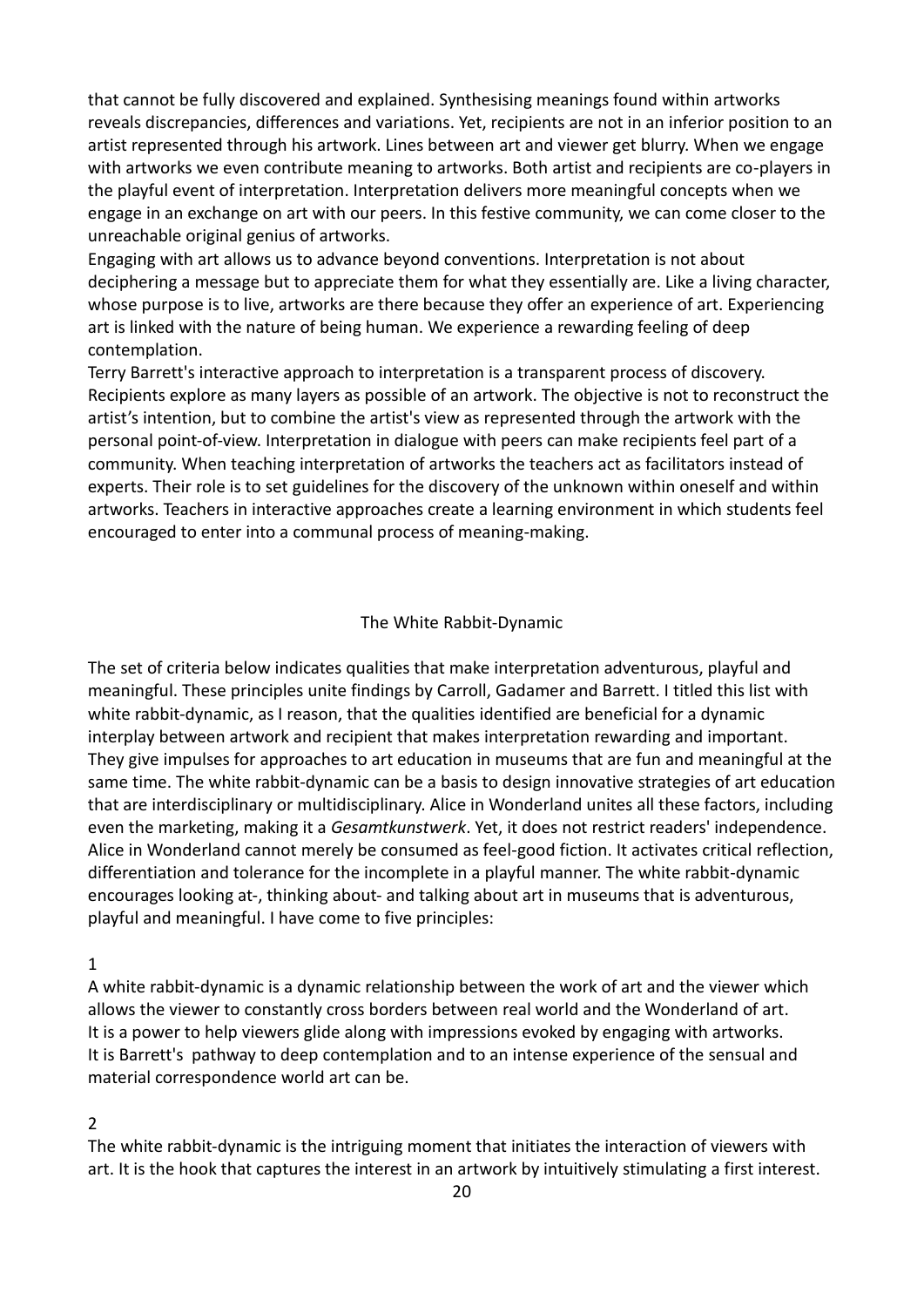The white rabbit-dynamic activates interest by using visual reference points of viewers rich worlds of imagery. Another stimuli can be an emotional access. The white rabbit-dynamic personalises engaging with art and leads to intrinsic motivation. It enables identification with artworks by linking the' aboutness' of artworks with human sensations. It blurs the line between recipient and artwork (Gadamer).

#### 3

The white rabbit-dynamic makes art accessible without giving simplifying answers. It supports a constructivist approach of art education, as defined by Terry Barrett. It encourages visitors of museums to build their own understanding of what they see by transparent discovery. It provides viewers with challenge and inspiration to use their own capacity of developing interpretations. There is tolerance for incompleteness and space for critical questioning of conventions. The white rabbit-dynamic cultivates awareness - following Gadamer - that interpretations cannot be finalised.

## 4

The white rabbit-dynamic activates the thirst for knowledge and meaning making with peers. Active construction, social creativity and cultural participation characterise the white rabbitdynamic. Visitors of museums form temporary communities in which they collectively interact in the process of meaning-making. So, interpretation becomes *festive*, as in the definition of Gadamer. The educator contributes and inspires but does not foreclose interpretation. Like Barrett educators act as co-learners and facilitators.

#### 5

The white rabbit-dynamic incorporates play. It initiates aesthetic experiences through creating phenomenons and sensations. Terry Barrett exemplified how play may appear in forms of interpretive play, animation and the performing of artworks. The play embraces diversity, ambiguity and differences- correlating with ideas by Gadamer.

Terry Barrett states in an interview with AHK students, that interpretation does not always get exciting. He explains that thrilling interpretation is traceable in the reactions of students. Talking about artworks becomes an artwork in itself when the members of the temporal community are engaged. "Whilst the clients were speaking and Barrett reacted, a second artwork was hoisted in the dim room. An artwork of words, ideas and thoughts (...). No-one could see it but it just about outshone the original artwork. Everyone in the room was committed to elevating it (…), until it was placed in the room as a monumental construction of ideas"(Barrett, 2010, p.157). This dynamic is not to be controlled and hardly measurable. Something about this phenomenon of communal interpretation beyond conventions will remain inexplicable. The white rabbit-dynamic therefore, is quite optimistic. It will not work as a recipe, or concrete action plan to follow on the path to exciting interpretation. It is what we should strive for. Interpretation following the White Rabbit can take you to the depth of humanity. It inspires to think, contemplate and laugh. Lewis Carroll planted various seeds for interdisciplinarity and multidisciplinarity. Alice in Wonderland is art, intact despite commercial use. Alice in Wonderland squares the circle of the contradictory parameters art museums have to unite. The white rabbit-dynamic encourages adventurous, playful and meaningful interpretation for art museums.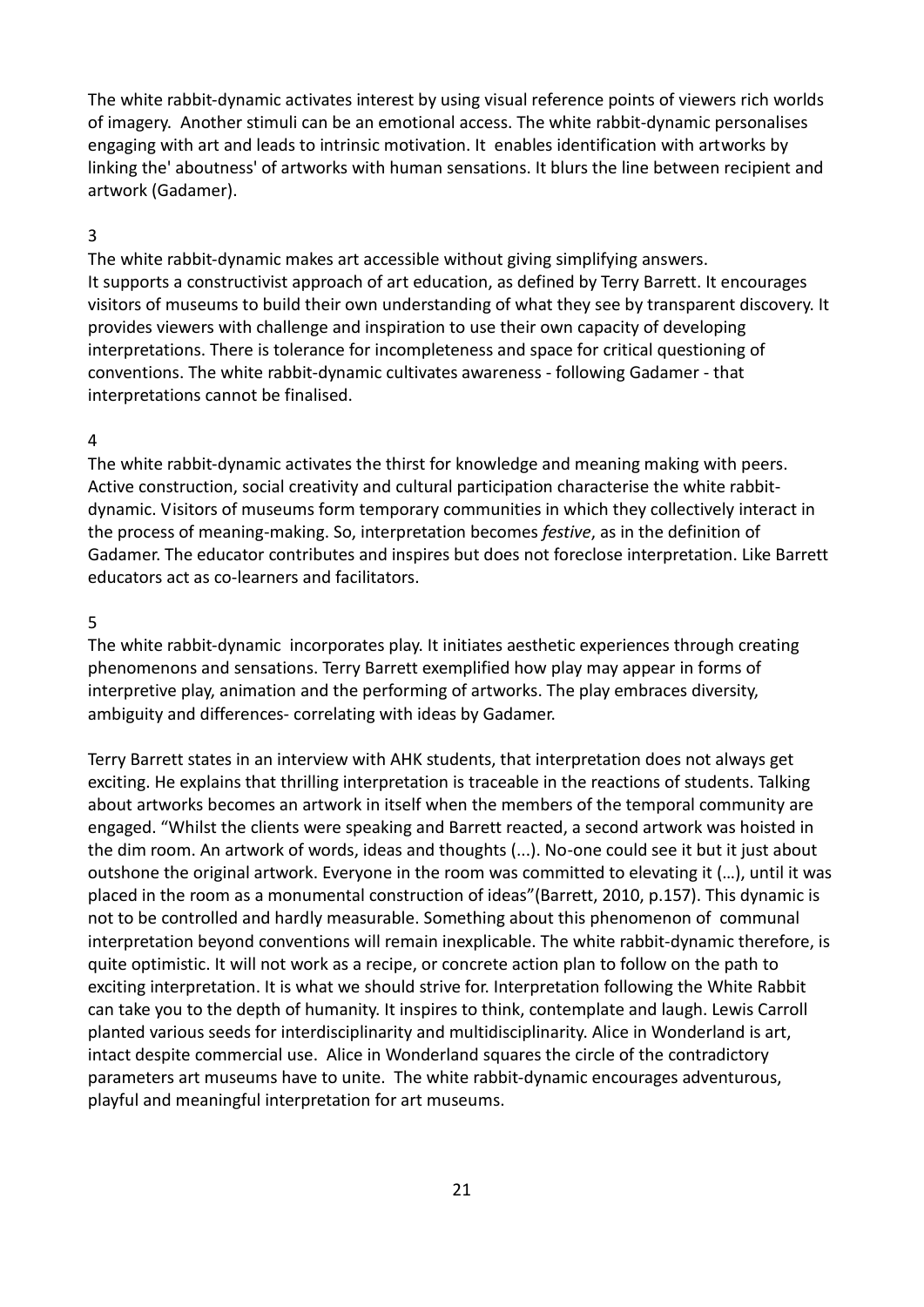*The White Rabbit put on his spectacles. "Where shall I begin, please your Majesty?" He asked. "Begin at the beginning, " the King said gravely, "and go on till you come to the end: then stop."* (Carroll, 1865, p. 142)

I stop.